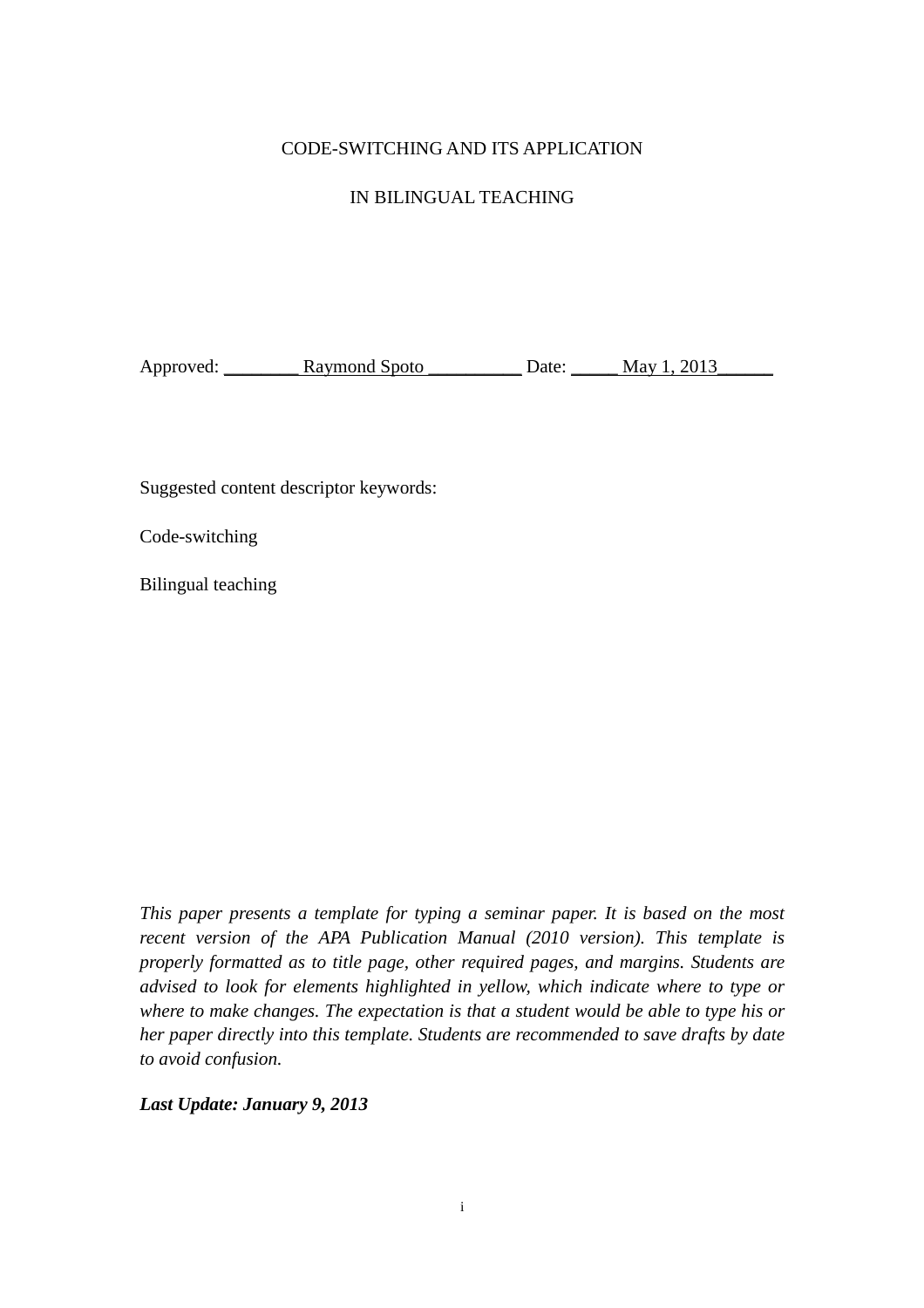# CODE-SWITCHING AND ITS APPLICATION

# IN BILINGUAL TEACHING

A Seminar Paper

Presented to

The Graduate Faculty

University of Wisconsin-Platteville

In Partial Fulfillment

Of the Requirement for the Degree

Master of Science in Education

English Education

By

Yang Jing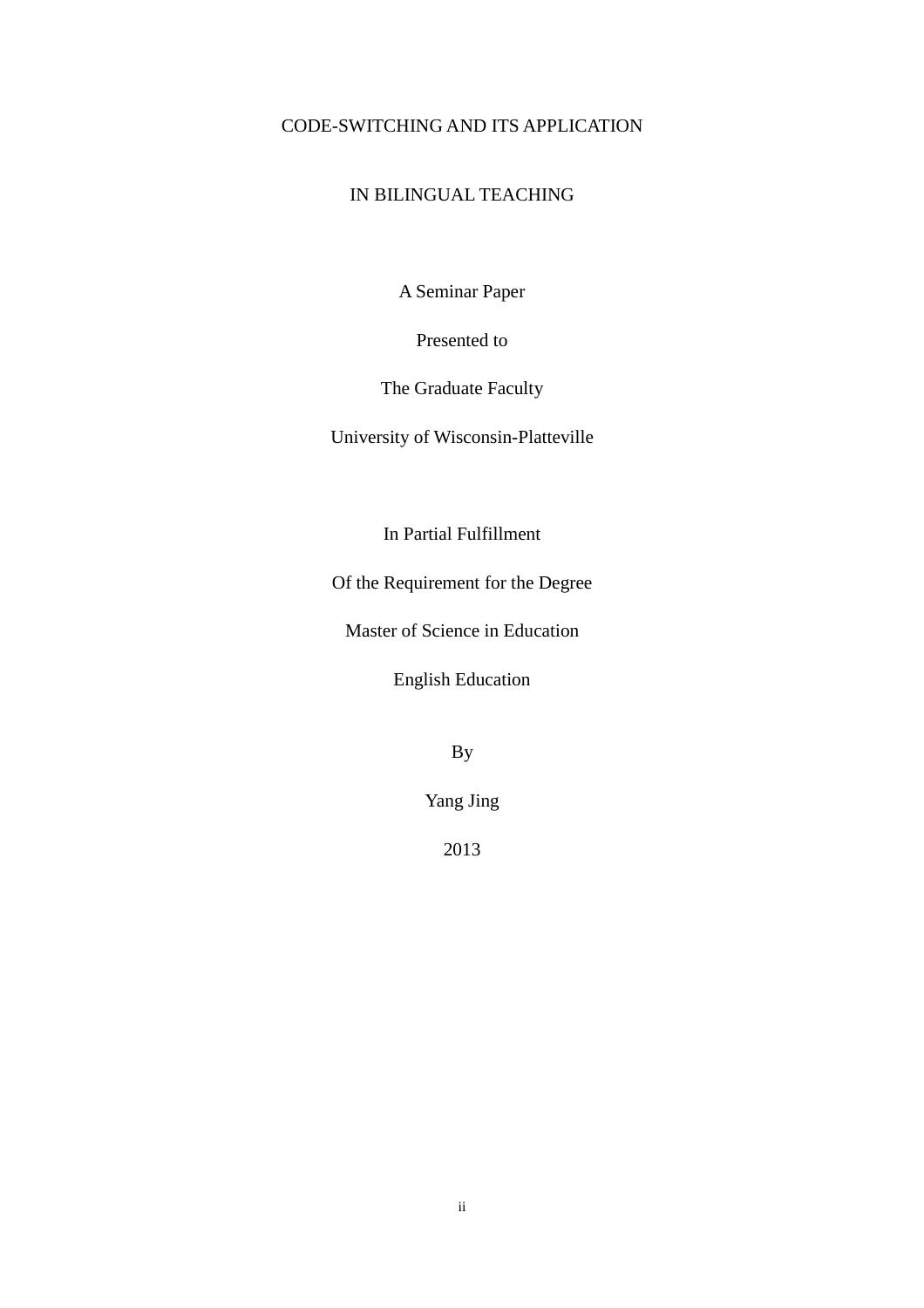#### ACKNOWLEDGEMENTS

At the point of finishing this paper, I'd like to express my sincere thanks to all those who have lent me hands in the course of my writing this paper. First of all, I'd like to take this opportunity to show my sincere gratitude to my supervisor, Dr.Spoto, who has given me so much useful advices on my writing, and has tried her best to improve my paper. Secondly, I'd like to express my gratitude to my classmates who offered me references and information on time. Last but not the least, I'd like to thank those leaders, teachers and working staff especially those in the School of Foreign Languages. Without their help, it would be much harder for me to finish my study and this paper.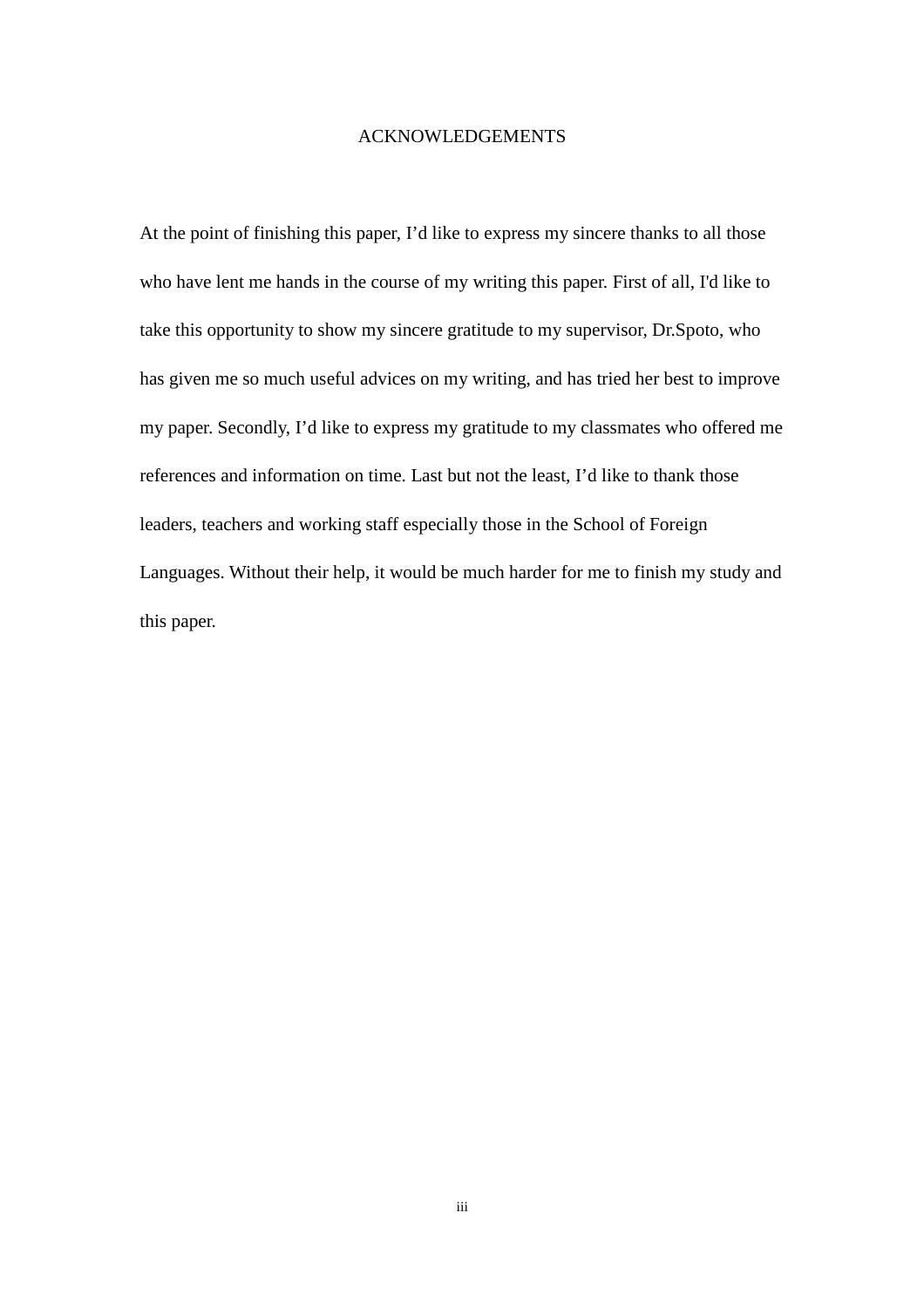#### Abstract

# CODE-SWITCHING AND ITS APPLICATION IN BILINGUAL TEACHING Yang Jing

#### Under the supervision of Raymond Spoto, Ph.D

Code-switching is ubiquitous in bilingual teaching. Numan and Carter simply defined as the phenomenon that the same cultural context causes it change from one language into another language. In the bilingual classroom, teachers or students will use code-switching; we should understand the function and why it exist. This understanding will help teacher become aware of the use of code-switching in the classroom. And try to reduce or control the use of it in order to get a better teaching result. The converted language should be to a student's mother tongue and a foreign language that they are learning.When the purpose is to make the meaning clearer and in a more effective way to convey knowledge. Code-switching is not always a language barrier or a defect, but a useful classroom communication strategy.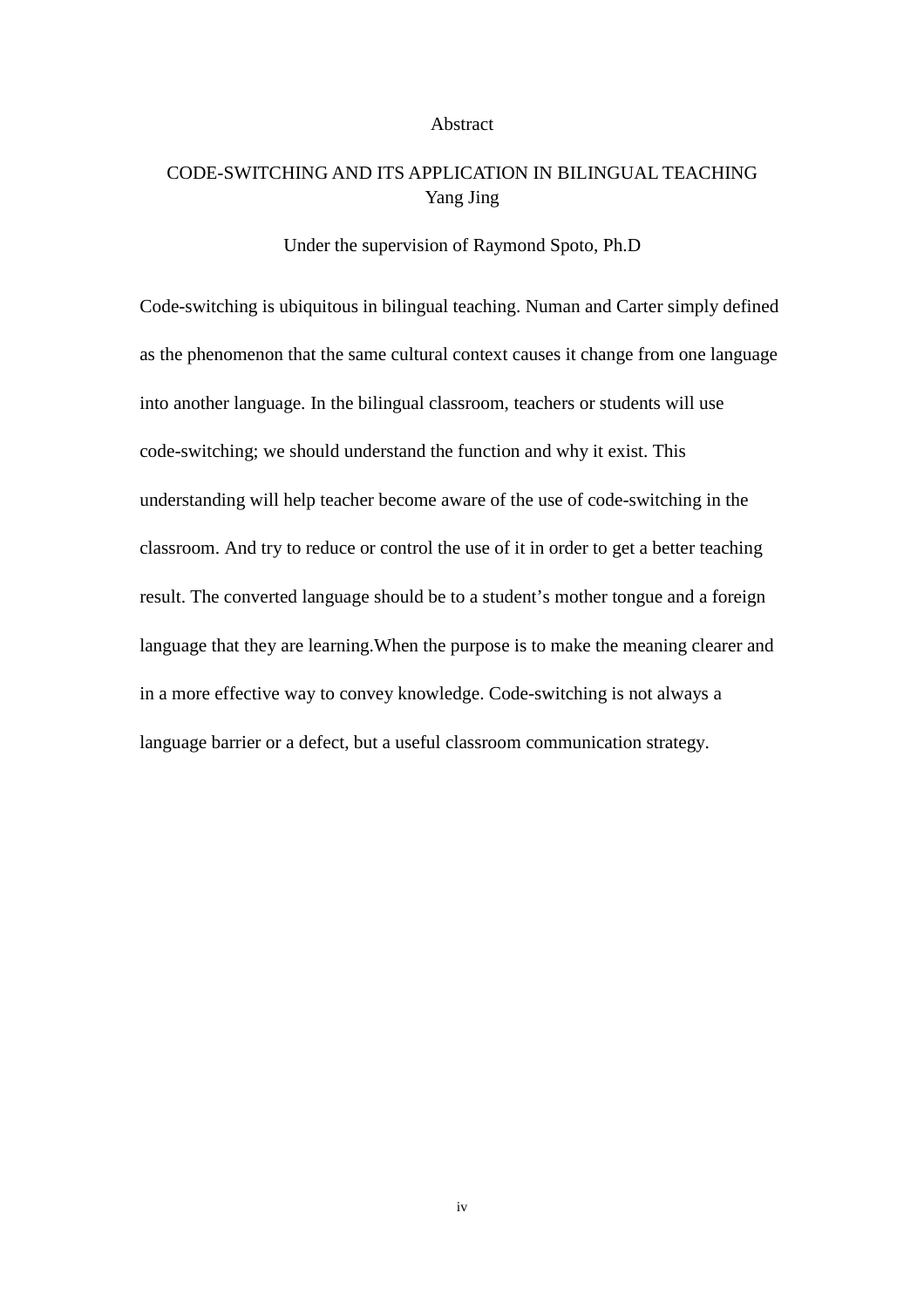# TABLE OF CONTENTS

| Introduction                                                            |
|-------------------------------------------------------------------------|
| Statement of the problem                                                |
| <b>Definition of Terms</b>                                              |
| Delimitations                                                           |
|                                                                         |
| About code-switching                                                    |
| Code-switching in bilingual classroom                                   |
| Theoretical basis of classroom code-switching                           |
| Is the application of code-switching to bilingual teaching conducive to |
| the progress of English and other subjects?                             |
| Functional characteristics of code-switching                            |
| The advantages and risks of using code-switching in bilingual teaching  |
| CHAPTERIII. CONCLUSIONS AND RECOMMENDATIONS25                           |
|                                                                         |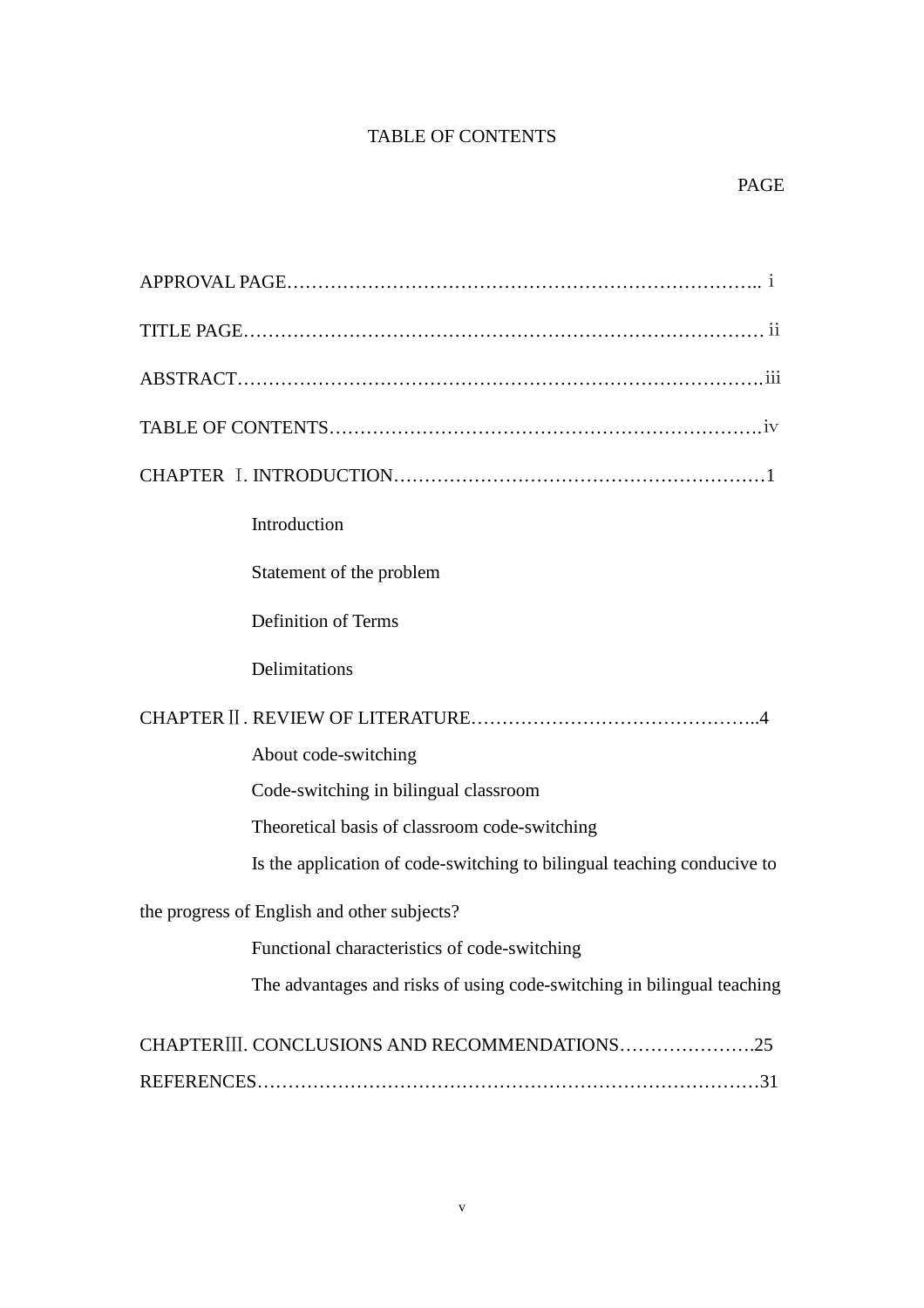#### **Chapter I Introduction**

 Code-switching refers to the phenomenon of selection, switching and application of a language or a dialect in the communication process, reflecting the language application policy, strategy and function. Code-switching is an extremely common phenomenon in verbal communication and an important topic of sociolinguistic study. Many scholars are dedicated to code-switching research and they have made considerable progress since the 1970s. When the United States issued "Bilingual Education Law" in 1968, various kinds of bilingual educational modes come into being, and the study of code-switching began to receive careful attention. After the 1980s, the study of classroom code-switching starts to develop in Canada, South America, Europe, Africa, and Southeast Asia. In China, children start to learn English from primary school on, and the application of code-switching is quite universal among teachers and students.

Bilingual acquisition researchers absorbed the research achievements of code-switching in the field of sociolinguistics and adopted code-switching to refer to using the classroom two or more languages (Hancock, 1997). Many researchers found that classroom code-switching is a complicated language phenomenon. It is similar to bilingual code-switching in many societies, but it also has a unique mode. Code-switching builds cognitive flexibility, a skill that plays a significant role in successful literacy learning, but in the circles of applied linguistics and language teaching there are always different opinions towards the influence of the mother tongue in the bilingual classroom. So the advantages and the risks of using code-switching in the bilingual classroom have a very far-reaching significance in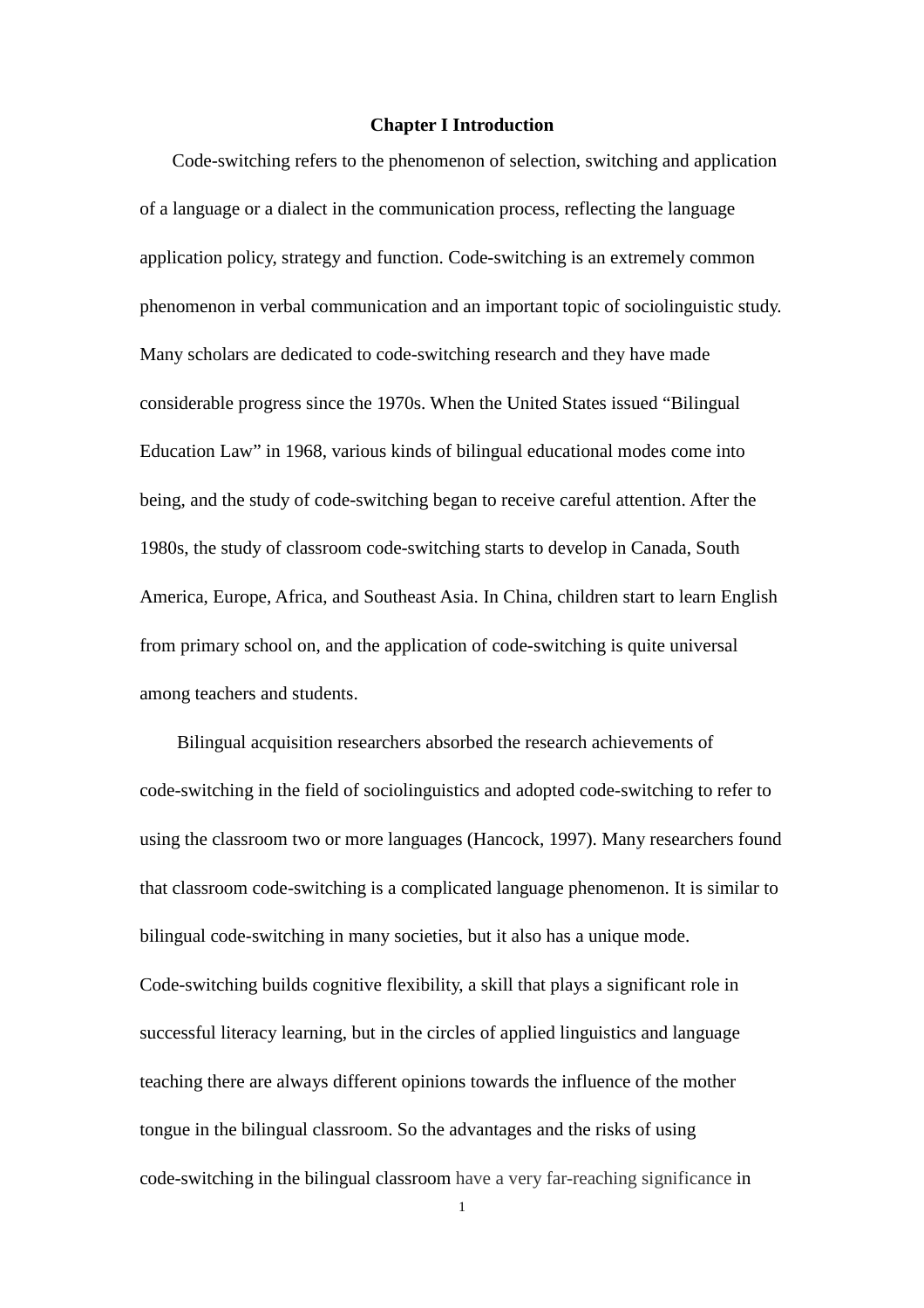teaching. To identify the rules and the functions of language selection in a bilingual classroom is a topic worth exploration.

#### **Statement of the Problem**

 The problem expressed as a question is, "What is code-switching and its application in the bilingual classroom?"

- 1. What is code-switching?
- 2. What are the attitudes to the code-switching in a bilingual class according to bilingual acquisition researchers? Immersion programs and code-switching?
- 3. What is the function of code-switching in bilingual classroom, from teachers' perspective and from students' perspective?
- 4. What are reasonable conclusions?What are the advantages and risks of using code-switching in bilingual classroom?
- 5. How can teachers use code-switching to improve a student's ability to learn?

#### **Definition of Terms**

**Code-switching**. "It is the use of more than one linguistic variety in a manner consistent with the syntax and phonology of each variety. In popular usage code-switching is sometimes used to refer to relatively stable informal mixtures of two languages, such as 'Spanglish' or 'Franponais'" (Zentella, 1997).

**Language alternation** is a normal, common, and important aspect of bilingualism.

**Linguistic repertoire.** "This is the totality of language varieties (dialects, styles, registers, or languages) available to members of a speech community." (Gumperz,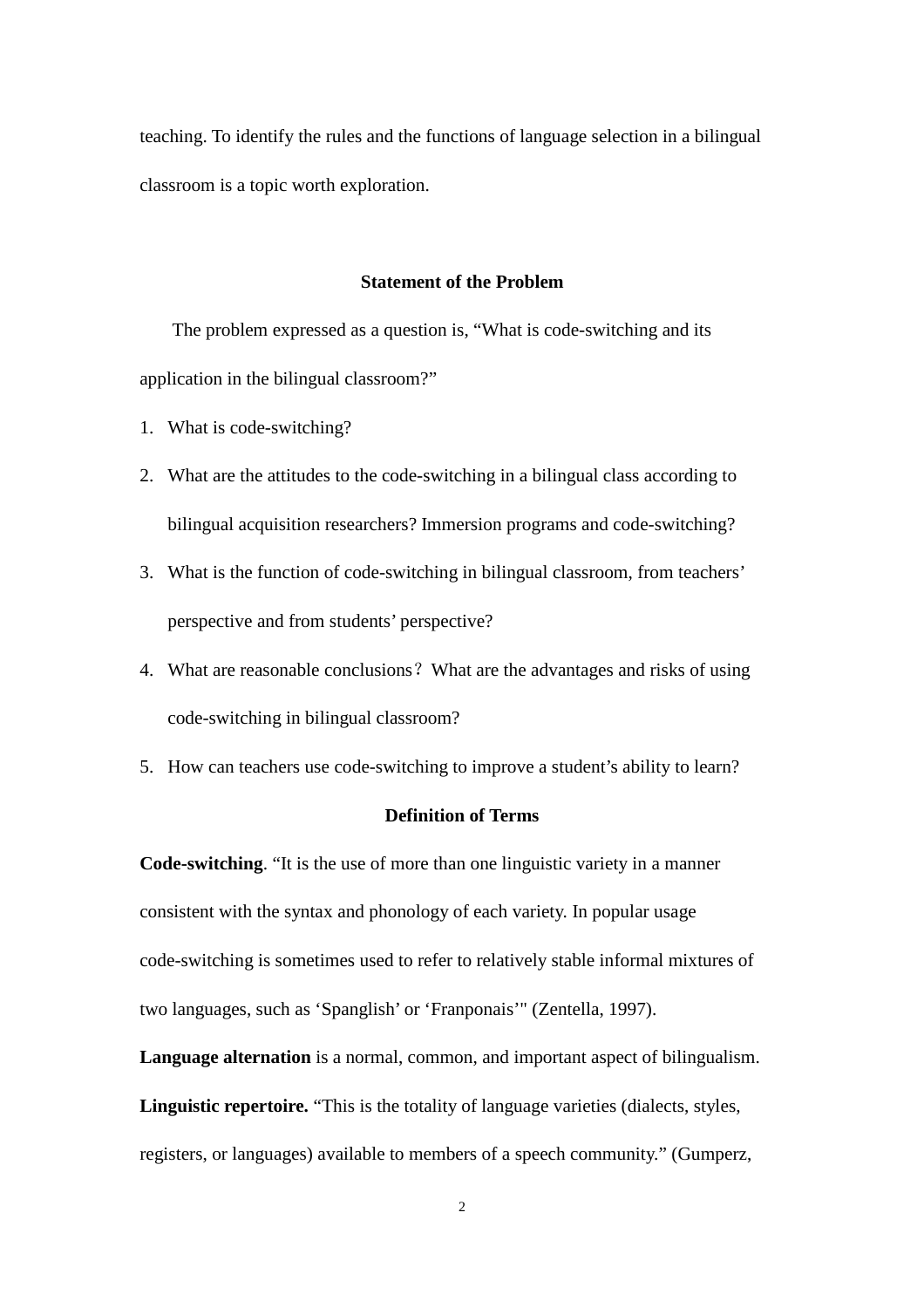1972:20)

**SLP.** Speech-Language Pathologist

**ESL.** Abbreviation for the term English as a Second Language

**Bilingual Education.** The U.S. Office of Education defines bilingual education as "the use of two languages, one of which is English, as medium of instruction...for the same student population, in a well-organized program which encompasses part or all of the curriculum, plus study of the history and culture associated with a student's mother tongue"(Gaarder,1970:64).

#### **Delimitations of the Research**

 The research will be conducted in and through the Karrmann Library at the University of Wisconsin-Platteville, over ninety (90) days. Primary searches will be conducted via the Internet through EBSCO host with ERIC, Academic Search Elite and Google/Google Scholar as the primary sources. Key search topics will include "code-switching", "bilingual education", and "classroom".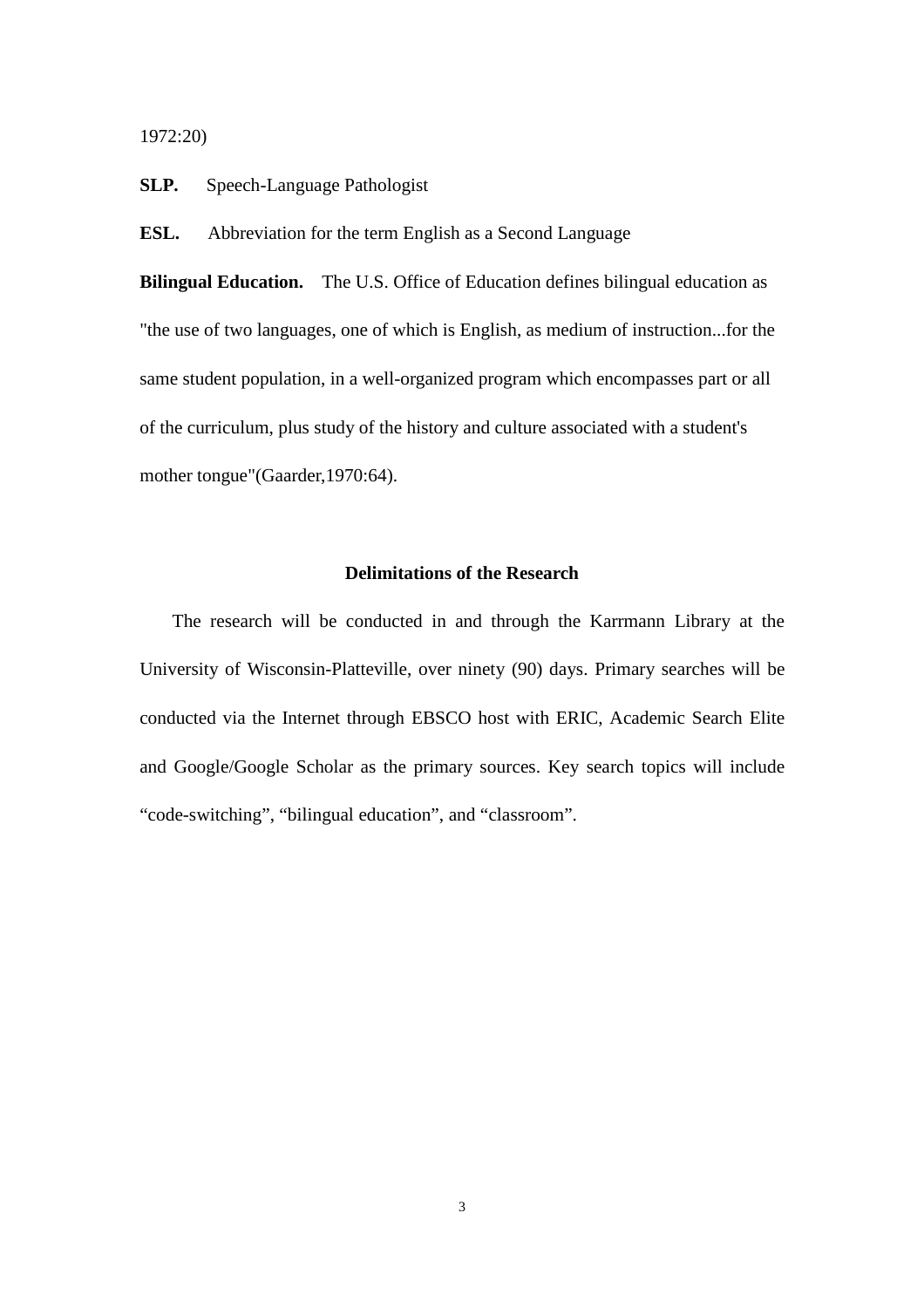#### **Chapter II Review of Related Literature**

Code-switching is an extremely common phenomenon in verbal communication and an important topic of the sociolinguistic study. Many scholars have been dedicated to code-switching research and have made considerable progress since the 1970s.Code-switching refers to the phenomenon of selection, switching and application of a language or a dialect in the communication process, reflecting the language application policy, strategy and function.(Gumperz,1982)

The review of literature is a narration of relevant theories and contents of the study of code-switching, as well as the advantages and disadvantages of bilingual teaching.

#### **About Code-switching**

There is both a broad and a narrow sense of code-switching. Code-switching in the broad sense refers to the selection, switching and application of a language or a dialect, such as socio-linguistic behavior. It can be to study language specification and application in bilingual or multilingual community, as is evident in the research of Appel, R. and Muysken, P. (1987), Scotton (1993, 1998), Luke (1998), Cheshire, J. and Gardner-Chloros, P. (1998),as well as others not reviewed here. The authors of the studies explore the social psychology of code-switching at the macro level, attaching importance to the relationship between language and what is correct, It also involves language policy, language planning and social conventions through relevant social variables. Code-switching in the narrow sense refers to the selection, switching and application of a language or a dialect of individual, which puts emphasis on a verbal communication process as the object of observation and research. From the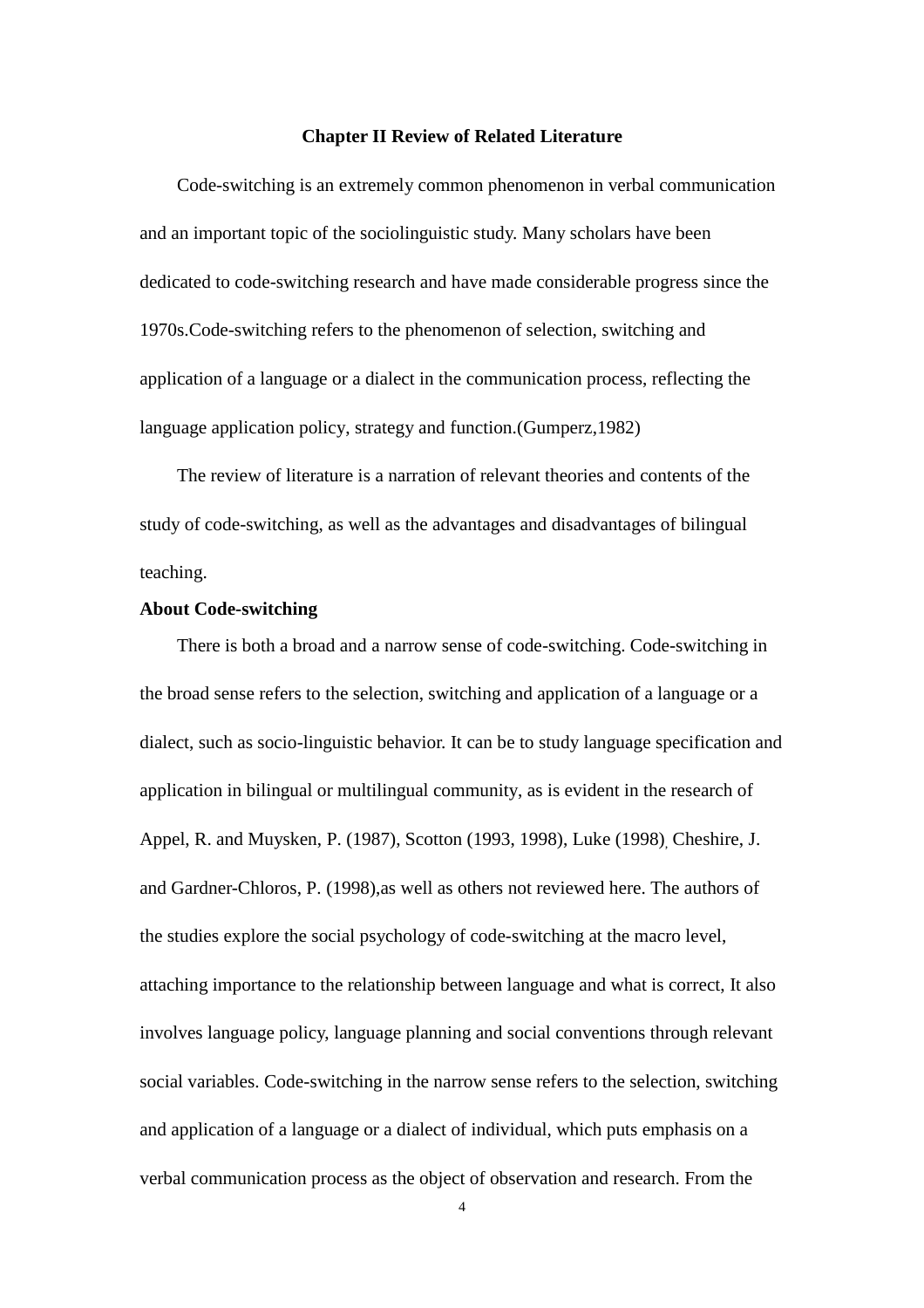development process, the code-switching phenomenon began to receive attention roughly in the 1950s. Weinreich & Haugen (1953) proposed the concept of "code-switching" for the first time, and introduced code-switching to the linguistics research area as a language phenomenon, which laid a framework for the language contact theory (Haugen, 1956) . During the 1970s, it gained rapid development and mainly studied the code-switching phenomenon in the narrow sense.

From the scope of research development, it involved bilingualism and bilingual education only. Later, it gradually entered the field of social linguistics and applied linguistics. The direction of the researchers focuses on the strategy and method of language application and further correlates with language structure, research and the social property of code-switching participants, which becomes an important topic in the study of social linguistics.

There have generally been three stages of study of the function, structure and incentive for the research area. In view of the depth of research, the start is the investigation and description of a case or a part, and gradually improves to the theoretical discussion and creation. These are absolutely from the mainstream and direction of study. Study of different contents and relationship between theory and practice are somewhat interlinked and appropriate.

So far as research methodology is concerned, the researchers include linguists, sociologists, anthropologists and psychologists, and the work draws on sociology, pragmatics, psychology, neurology, and anthropology in addition to linguistics, thus realizing the interdisciplinary study of communication.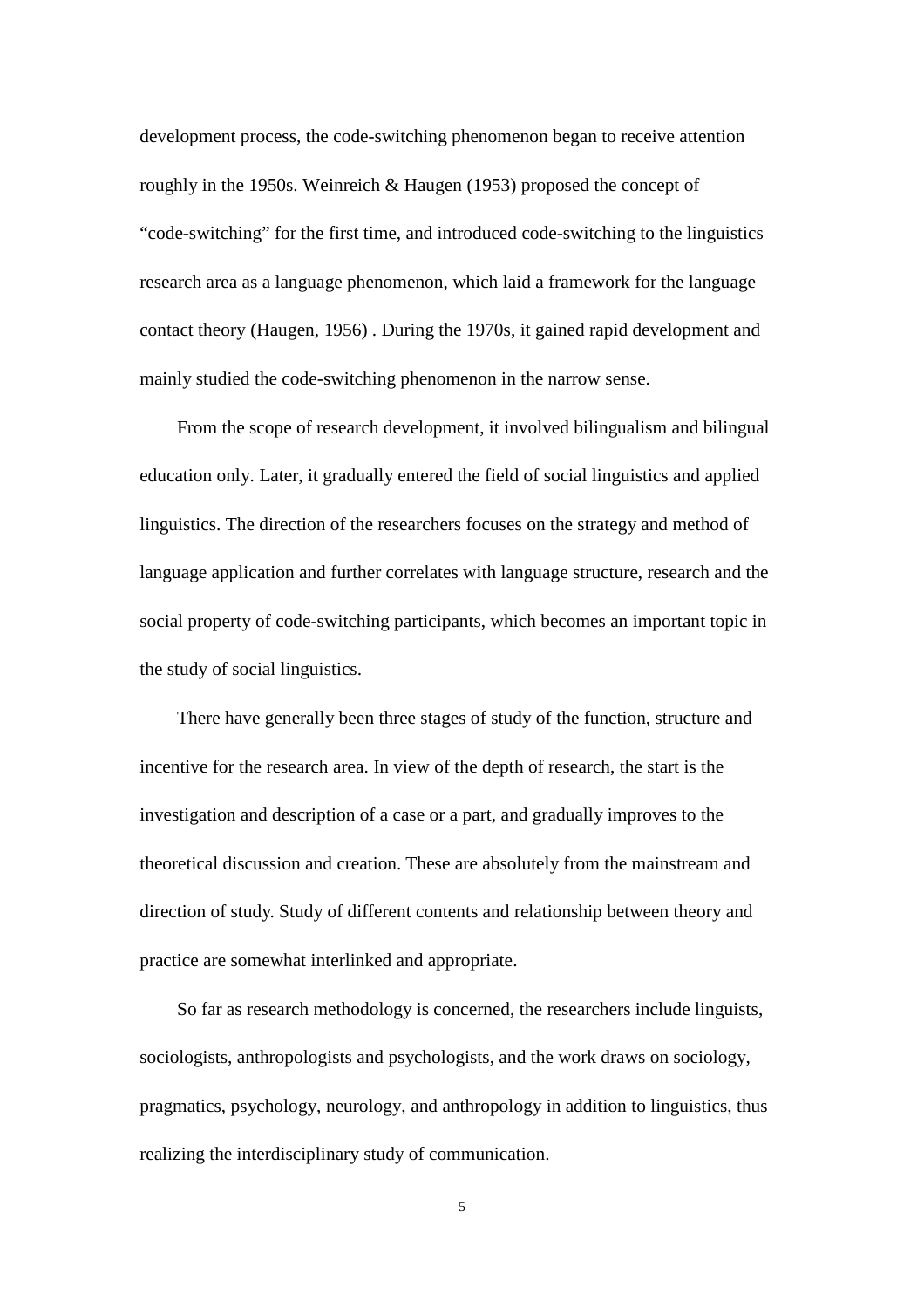#### **Study of function.**

The study of function mainly refers to the role and significance of code-switching in language application. The major representative is Gumperz (1972). The scholar discovered the grammar rule of local residents in the code-switching between the standard language and the dialect, and made predictions of some features through his research in Hermesberget (a small town in Northern Norway). Gumperz divided code-switching into two types from the viewpoint of strategy: metaphorical code-switching and situational code -witching. Situational code-switching refers to applying different language codes according to the change in the communicative situations. In other words, one code is used in a certain situation, and another code is used in different situation. The topic stays the same, and the speakers adopt different language codes according to the change in the situation. Code-switching is directly related to situations, such as the language variation that is used on occasions dealing with to ceremonies or religious activities. Metaphorical code switching refers to the required switching of language code resulting from the change in discussion topics. This is the kind of code-switching that the speaker applies in order to change the tone, the emphasis or the role of relationship. Metaphorical code-switching involves the communicative effect that speakers hope to achieve. According to Gumperz: Code-switching is a kind of communicative strategy that conveys the implicit meaning. The proposition of a "contextualization prompt concept" explains code-switching as a way to figure out the speaker's intentions. The establishment of the dynamic code-switching research mode, with the core of personal choice, has laid the basis for the study of the functions of code-switching. Later, Gumperz (1982) also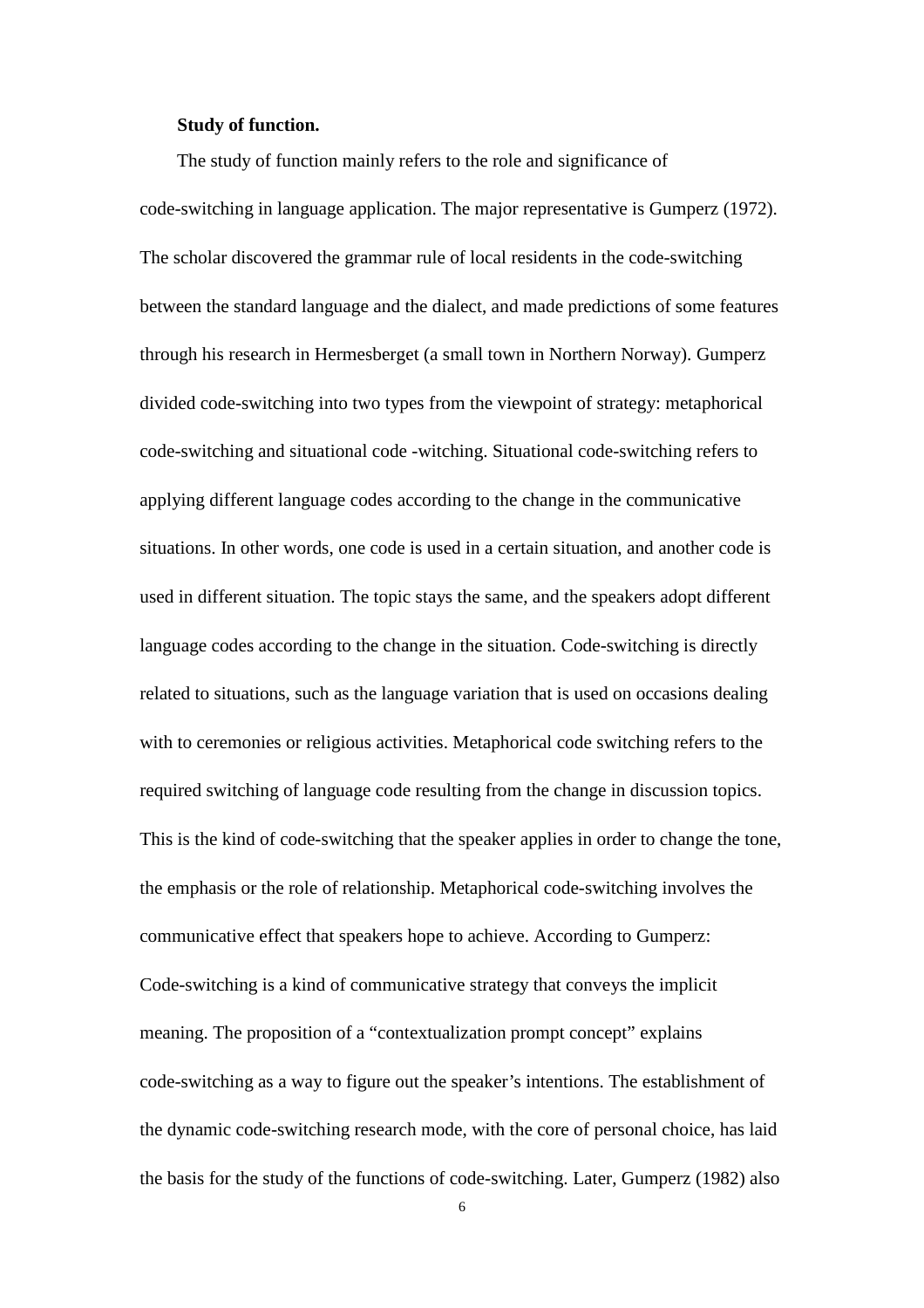raises six major textual functions which give a valid explanation of the code-switching phenomenon. We can observe it with the specific speakers who add inserted words, restatements, information restrictions, personalization and objectification.

#### **Study of structure.**

The study of structure mainly refers to the study of a grammar unit, a grammar attribute, a grammar pattern, a structure restriction, a form characteristic, a universal restriction rule, and reliability of the grammar restriction supposition of code-switching from the perspective of syntax. The numerous western theories of syntax could be roughly divided into two directions: structural grammar and generative grammar.

A scholar who study code-switching from the perspective of structural grammar is Poplack. He proposes theories of free morpheme and equivalence constraint, believing that the switching of internal sentence fragments should comply with the syntax and the morphology rules of two languages. He divides code-switching into three structural levels of inter-sentential switching, intra-sentential switching and tag-switching (Xu, 2006). Poplack proposes her theory based on the code-switching phenomenon of Spanish and English. She believes free morpheme constraint and equivalence constraint to be universal. However, before Poplack, Gumperz had already concluded some syntactic constraint rules of code-switching in *Discourse Strategies* (1982).Some examples are comparison of length and stress, discontinuous sequence that cannot be converted, semantic and pragmatic integrity, pronoun and the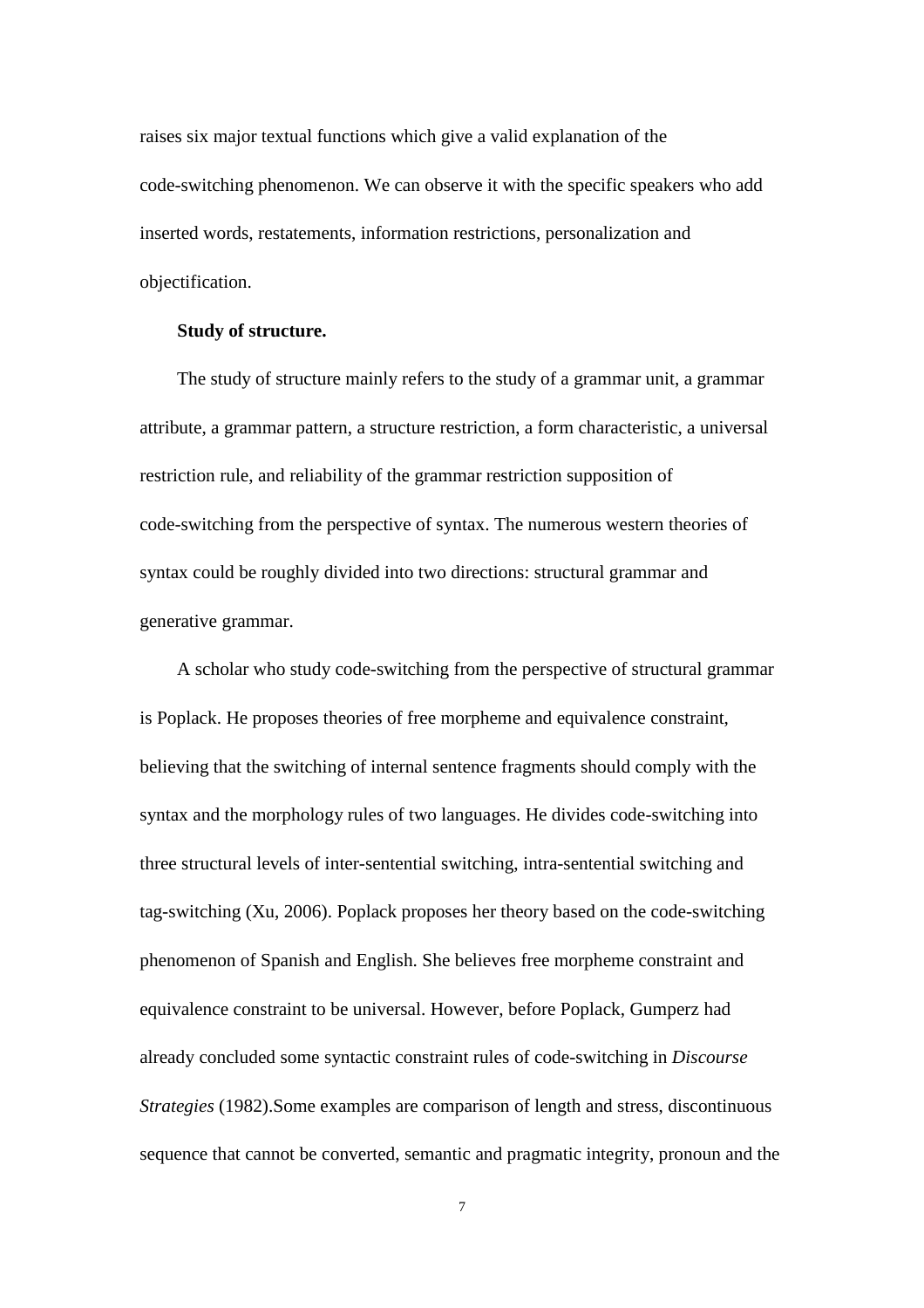verb sequences are more stable and more inseparable than noun and verb sequences. Gumpers and other scholars challenged Poplack's theory, and some scholars' study of Arabic/French, Australian English/German, and Dutch/English proves that Poplack's grammar constraint rule is not universal. Poplack has not given adequate attention to the difference of the degree of participation of every language, and that code-switching is asymmetric in essence.

Representative scholars that study code-switching from the perspective of generative grammar are DiSciullo & Muysken (1986). They propose the Binding Constraint Theory from the perspective of governance and the binding theory of generative grammar. They conclude that the binding and constraint method of code-switching is trying to explore a universally applicable structural constraint and the rule of code-switching. They believe, for example, that two elements with a binding relationship could have code-switching (Muysken, 1995). Muysken (1995) divides code-switching into three types: code replacement, code insertion and vocabulary equivalence. This classification takes into overall account the structural factors (classified language structure), psychological factors (taking into account the activation of two languages), and the social factors (taking into account the bilingual's language strategy). (He,2003) She proposes the four structural conditions constraining code-switching: When the relationship between two elements is not close enough or there is no governance, code-switching or parallel composition. In the case of vocabulary equivalence, when the switching component form is compressed and does not constitute a conflict with functional components of the main language, and when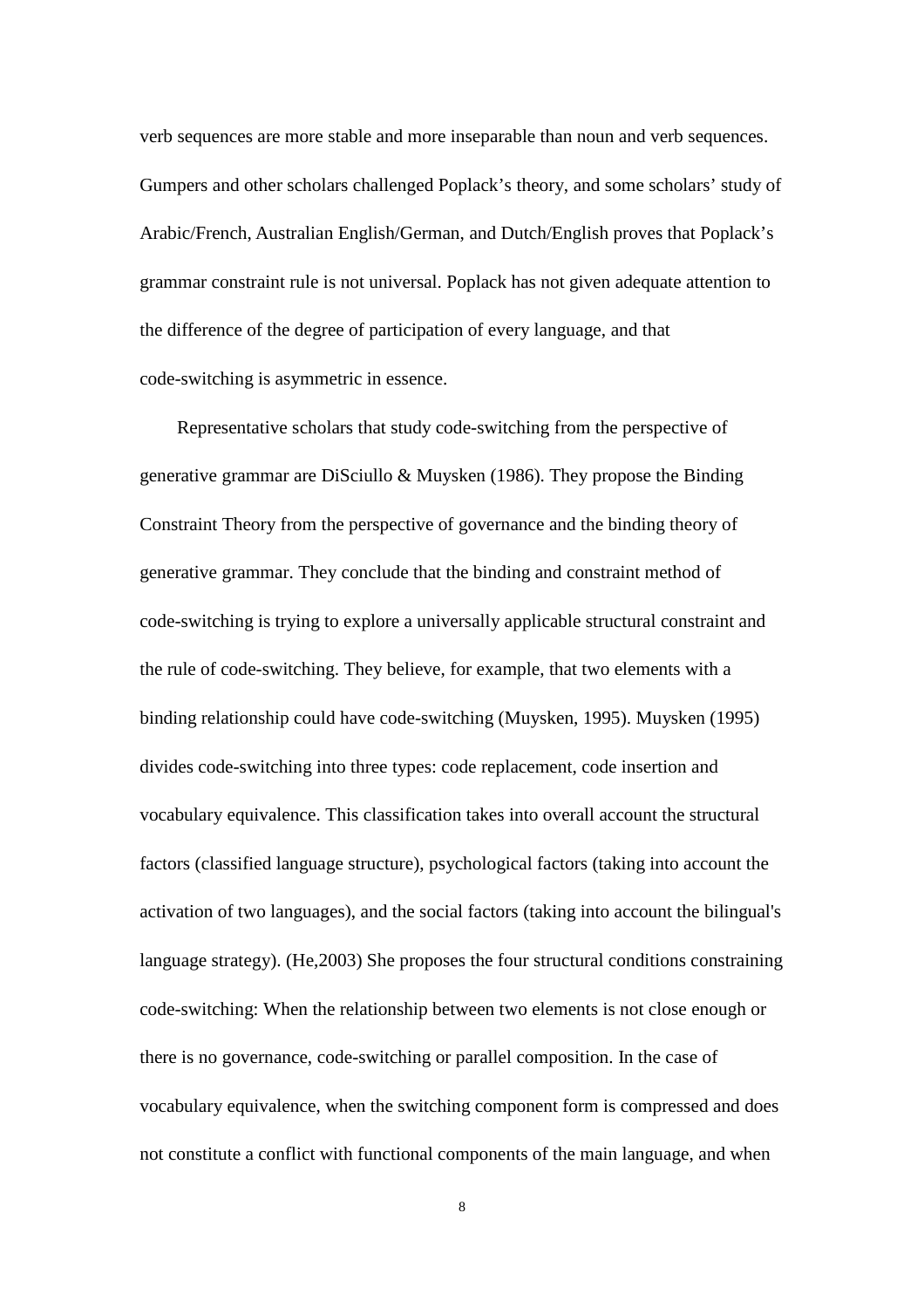the switching word belongs to two languages at the same time, code-switching may occur, such as the phenomenon of variants of homonym (the word *in* is the vocabulary in English, German and Dutch). This kind of grammatical rule takes the universal grammar of code-switching as a target and bilingual juxtaposition as the independent grammatical rule to judge and explain the phenomenon of code-switching with monolingual grammar rule, which is of universal significance. The deficiency is the insufficient general rules, the limited universality, and the neglect of the role of a social linguistic environment in the code-switching function and the influence of social variables.

#### **Study of incentive.**

The study of incentive mainly refers to the reasons and constraining conditions of code-switching, and the exploration of the causal relations of code-switching. There are three types of incentive: the psychological incentive, functional incentive and structural incentive. From the research direction, psychological incentive is the mainstream. Below is an introduction from the three aspects.

#### *Psychological incentive.*

The accommodation Theory raised by Giles and Smith in studying the psychological incentive of code-switching is most well-known. According to this theory, code-switching is divided into convergence and divergence. In the former, the speaker adapts to others in language in pursuit of recognition of mutual consistency; in the latter, by contrast, the speaker intends to highlight the difference between others.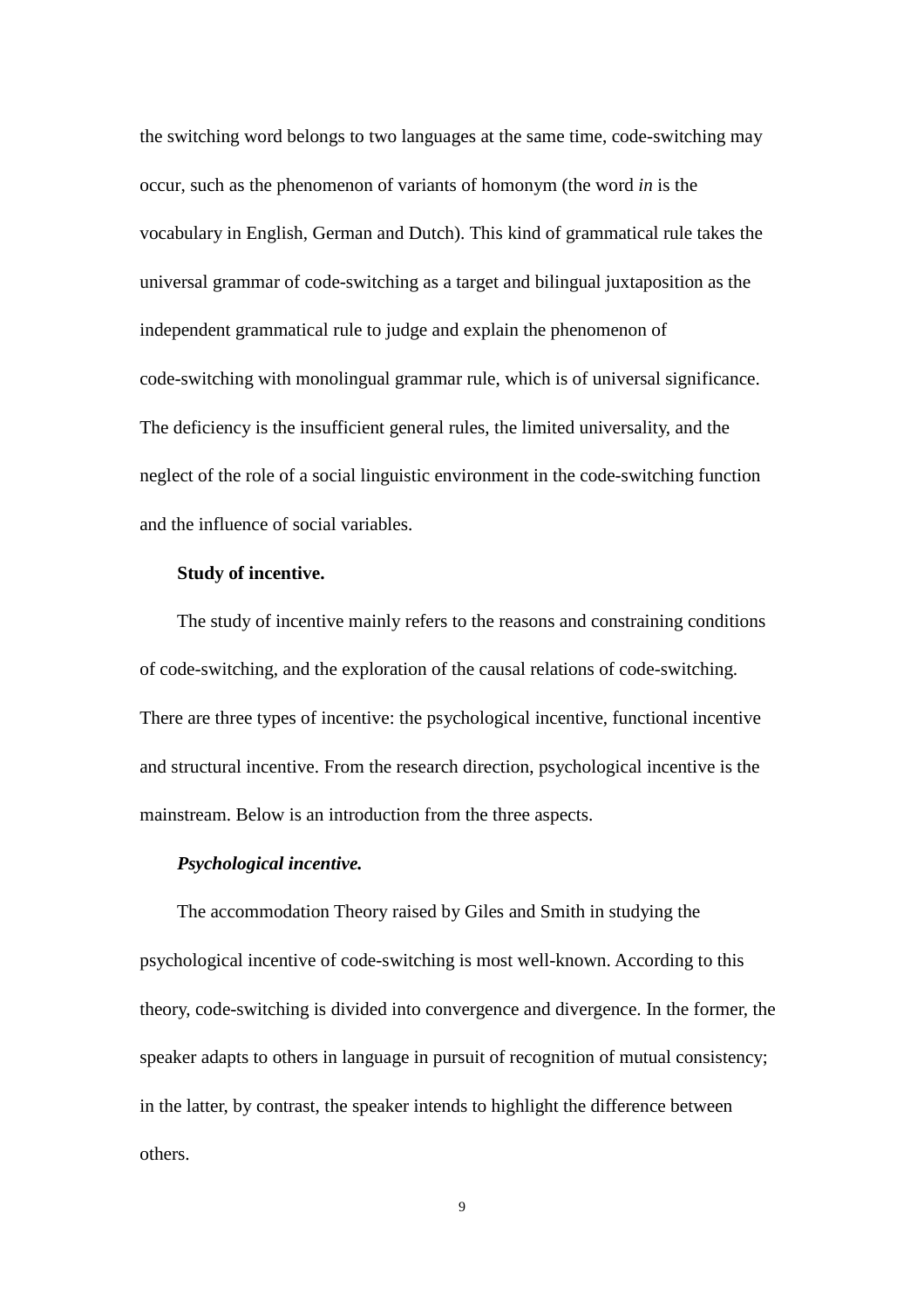#### *Functional incentive.*

Functional incentive explores the switching incentive from the meaning and role of code-switching, which is utilitarian. The Mark Model Theory, proposed by Scotton (1993), has this purpose. Scotton explains that social and psychological motivations of code-switching and closely combines macro and micro studies through the cognitive perspective, believing that code-switching to be a means for the negotiation of mutual rights and obligations by the speaker. A language selection in communication results from the interaction of social factors and dynamic thought of individuals. According to this theory, the speaker is the rational actor, and code-switching is divided into marked switching and unmarked switching. The selection of marked code-switching implies that the speaker breaks the unmarked principle in conventional communication and tries to negotiate a new set of rights and obligations (similar to metaphorical switching).The selection of unmarked code-switching implies that the speaker is negotiating the compliance of the social norms to maintain the current status of their respective rights and obligations (similar to situational switching). Whatever selection it is, it is the speaker's planned behavior to obtain the greatest profits with lowest cost (Li, 2004).

# *Structural incentive.*

The discourse analysis mode, as explained by Auer, is a study of the code-switching incentive that combines functional incentive and structural incentive. They believe the meaning of code-switching to be relevant to the position of the ongoing conversation sequence, rather than being determined by the macro context.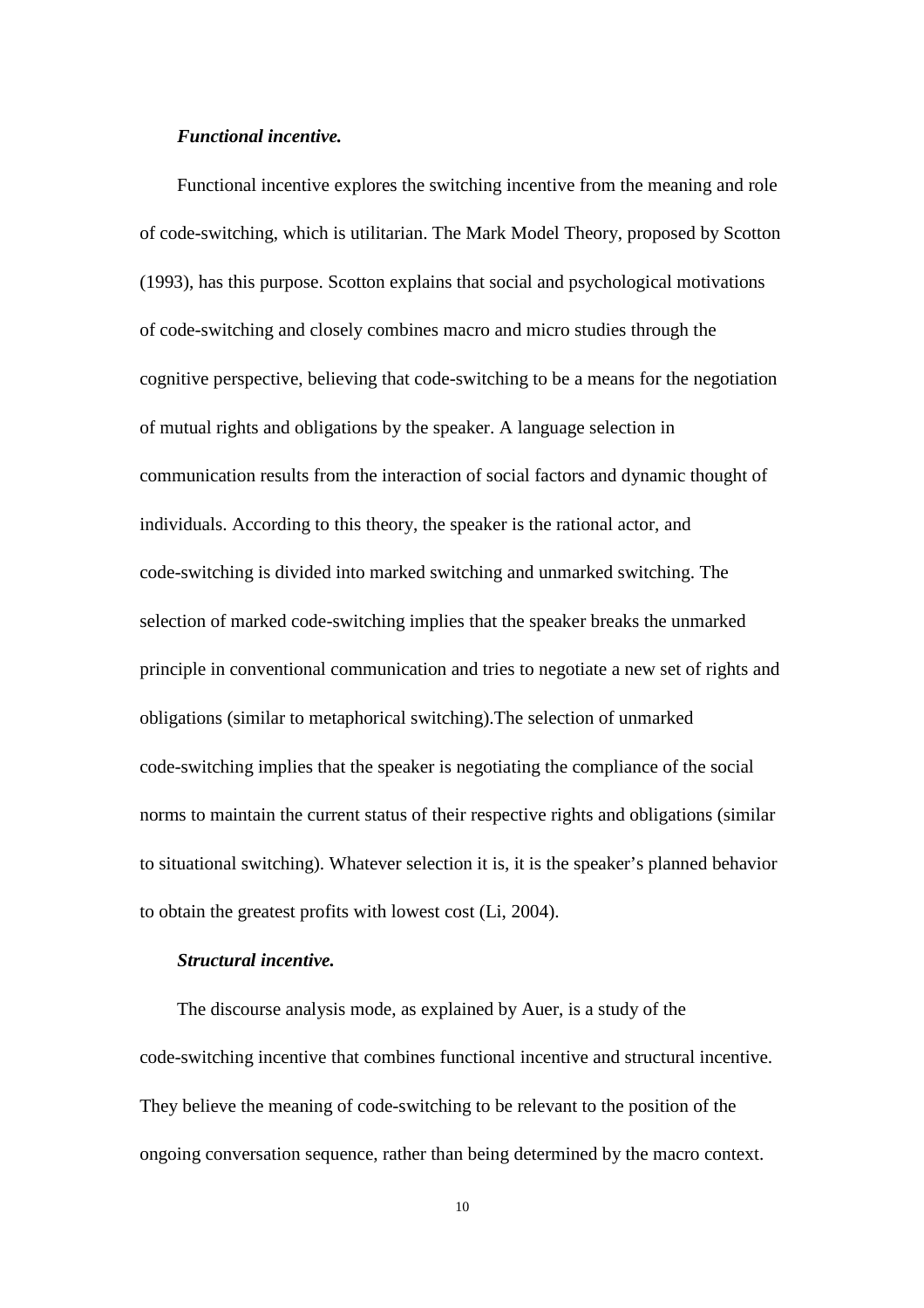Meanwhile, they believe that code-switching provides the listeners hearers with the function of context prompts, and thus require the researchers to pay attention to the progress of the communication sequence, as the meaning of the context prompts develops along with communication (Shin& Milroy, 2000). This is the premise of their study of structural incentive. Proponents of this theory call it the appearance of two languages in discourse switching, which could be further divided into shifting and code-switching. The former attaches importance to the grammatical unit of dialogue insertion, while the latter attaches importance to the position of the switching of two languages in the discourse. (Auer, 1995) Related alternation includes two variables: discourse-related alternation and participant-related alternation. The former means the relevance between the switching and the whole discourse structure, while the latter refers to the participants' language ability and language preference. In this way, code-switching becomes closely related to text insertion. Auer (1995) reveals the causal relationship between code-switching and discourse.

#### **Code-switching in Bilingual Classroom**

The word "bilingual" mainly has two levels of meaning: skilled and the appropriate use of two languages in order to facilitate students who have mastered their mother tongue to learn another language (Richards, 2002). It could be understood in this way: bilingual teaching, in essence, is the use of a foreign language to instruct a new-language knowledge subjects. Therefore, "bilingual teaching" is not the simple teaching of the mother tongue and the second language. Instead, it aims to cultivate a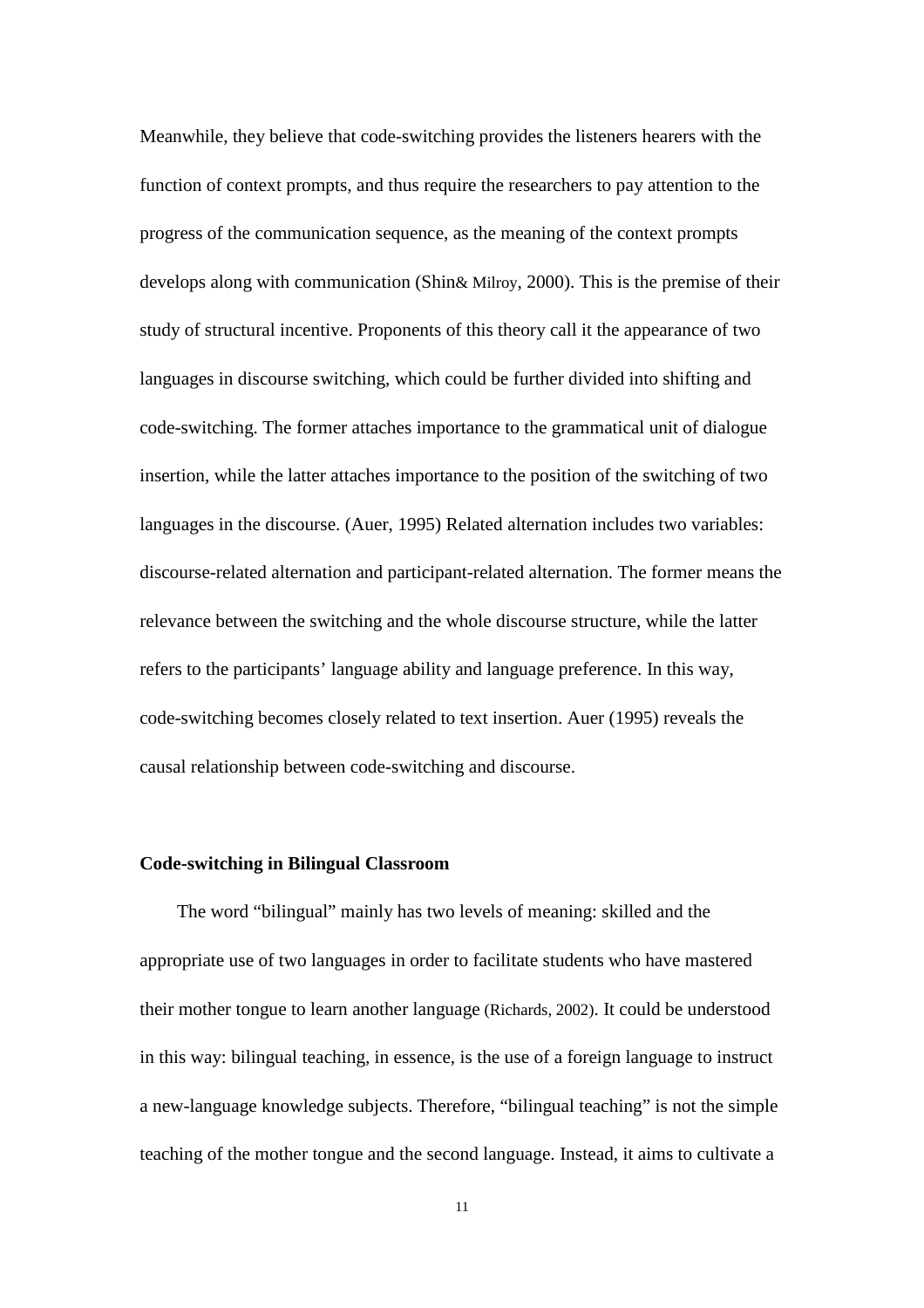student's comprehensive abilities in the second language from listening, speaking, reading and writing and to train their capability of thinking about and solving problems in the second language.

When the United States issued the "Bilingual Education Law" in 1968, all kinds of bilingual educational modes came into being, and the study of code-switching (García, 1997) started to become involved in language classroom. After the 1980s, the study of classroom code-switching developed in Canada, South America, Europe, Africa, and Southeast Asia (Martin-Jones, 1995). In China, children started to learn English in primary school, and today the application of code-switching is quite universal among teachers and students.

 Bilingual acquisition researchers absorb the research achievements of code-switching in the field of sociolinguistics and adopt code-switching to refer to the use of classroom language in two or more languages. Most researchers find that classroom code-switching is a universal language phenomenon, believing that the reason why teachers and students speak the first language in the classroom is not only because of language defects, but for the understanding of teaching content, group cooperation, syntax explanation or classroom management.

## **Theoretical basis of classroom code-switching.**

The circles of applied linguistics and language teaching have always held different opinions towards the influence of the mother tongue on second-language learning. In the 1960s, behaviorist learning theory was very popular. This theory believes that the old habits will hinder the formation of new habits. Language learners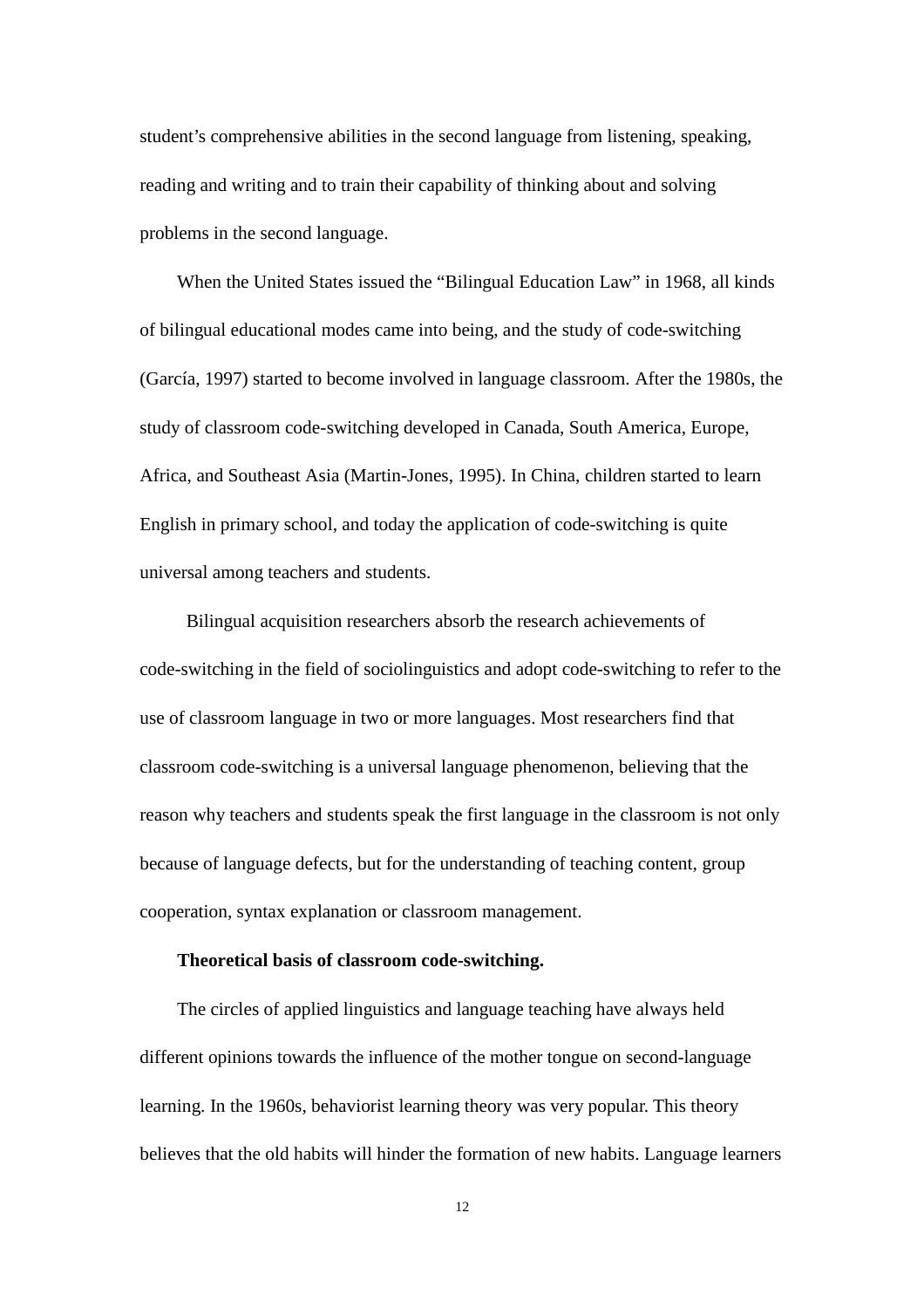learn the second language(L2) and form the language habits of L2 in the L2 acquisition process through the continuous receiving of the stimulus-response of L2. However, "knowledge of grammatical structure of the mother tongue in the mind of learners interferes with the acquisition of the grammatical knowledge of L2" (Bright & McGregor, 1970).. The difference between the mother tongue and L2 will produce interference or negative transfer, which leads to the learning difficulty and mistake by learners. Therefore, in the teaching practice, comparative analysis and other methods could be used to predict or explain errors and consciously instruct the result of comparative analysis to students. On the other hand, the L2 acquisition environment could be created for students to enable students to receive the input of a large amount of the target language, repeatedly receive, simulate and strengthen language stimulus and response behavior, and that improve learning. In this way, the role of the mother tongue in language teaching has been ignored. In fact, from the direct teaching method of the  $19<sup>th</sup>$  century, the use of the mother tongue in the L2 classrooms has always been forbidden (Cook, 2001). Some scholars, like Ellis (1984) believe that the use of the mother tongue to organize the classroom teaching or instruct language knowledge deprives students from the opportunity of receiving target language input. Moreover, students may pay more attention to the content of teachers who use mother tongue and thus ignore the target language input. The gradual decrease of the grammar translation teaching method reduces the role of the mother tongue in teaching. The latest listening-speaking teaching method and communicative teaching method avoid the use of the mother tongue to a certain degree.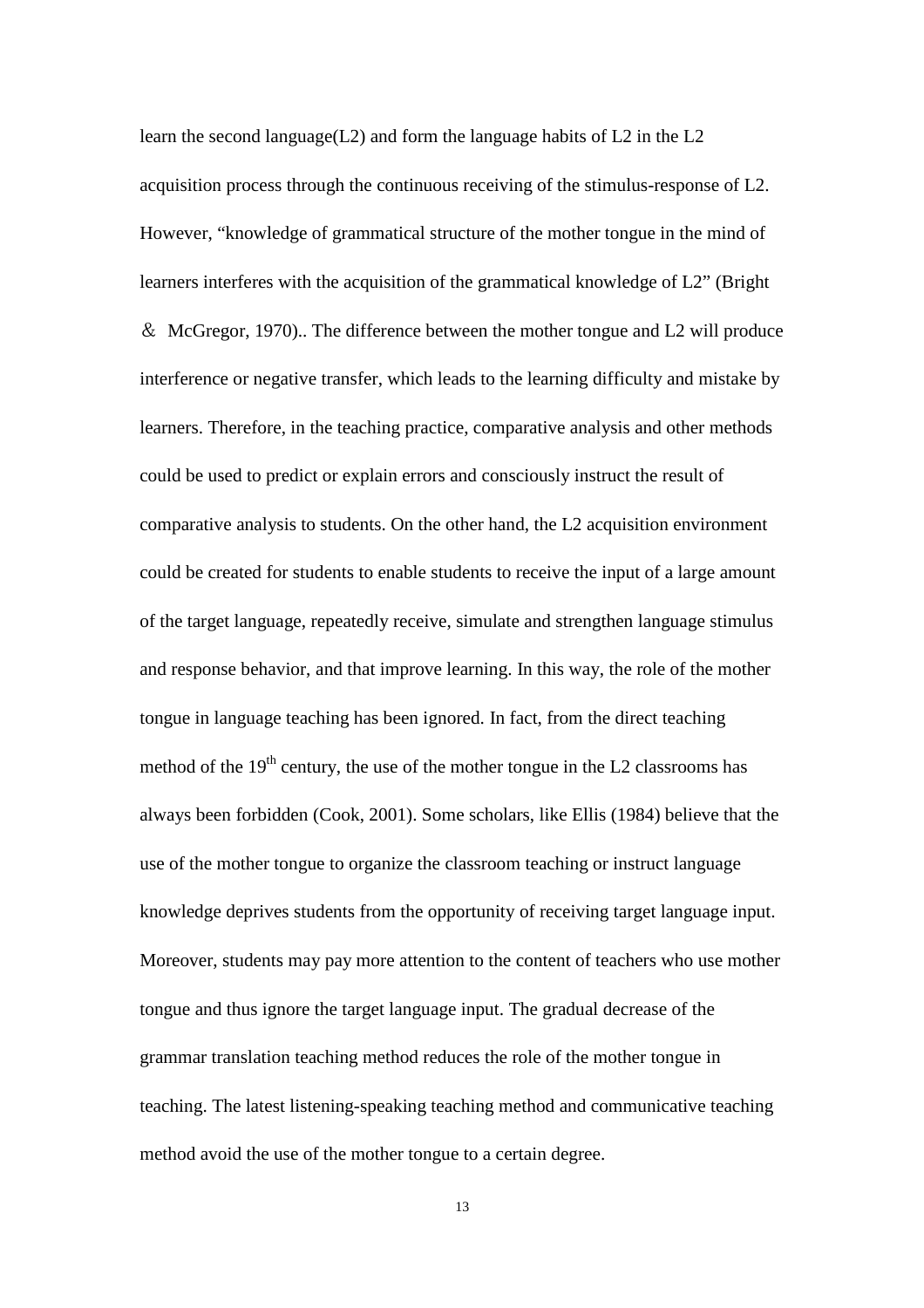In the 1970s, with the criticism of Chomsky of the behaviorist learning theory, the assumption of comparative analysis also suffers from doubts. It is because the comparative analysis assumption fails to take into consideration the various factors for errors, such as an evasive strategy adopted by learners in similar and confusing language projects of the mother tongue and L2. The development of cognitive psychology gradually replaces the behaviorist theory and becomes the mainstream thought of the study of foreign-language teaching. However, the linguistic circle does not exclude the role of imitation and habit while emphasizing the important role of cognition in foreign-language acquisition and starts to reevaluate the role of the mother tongue and the learner, especially in L2 acquisition. Corder (1978) redefines "interference" as "intercession". In other words, learners fail to grasp enough knowledge of L2 and adopt this kind of communicative strategy. It explains why L2 learners depend more on the mother tongue in the initial learning period. Meanwhile, psychologists believe that it is the "acquisition mechanism" that plays a role in the first language (L1) acquisition; L2 acquisition is a process of development and "creative construction". As the degree of proficiency of L2 acquisition learners improves, the role of L1, the mother tongue, weakens correspondingly. It provides a theoretical basis for teachers and students to speak in a time and in an adequate manner the mother tongue in the classroom, or have code-switching. Cook (1991) believes that teachers use L1 to start the lesson, and then convert to L2, and then return to L1. This kind of code-switching could effectively promote L2 teaching and maximize the classroom communicative function. Auerbach (1993) and Atkinson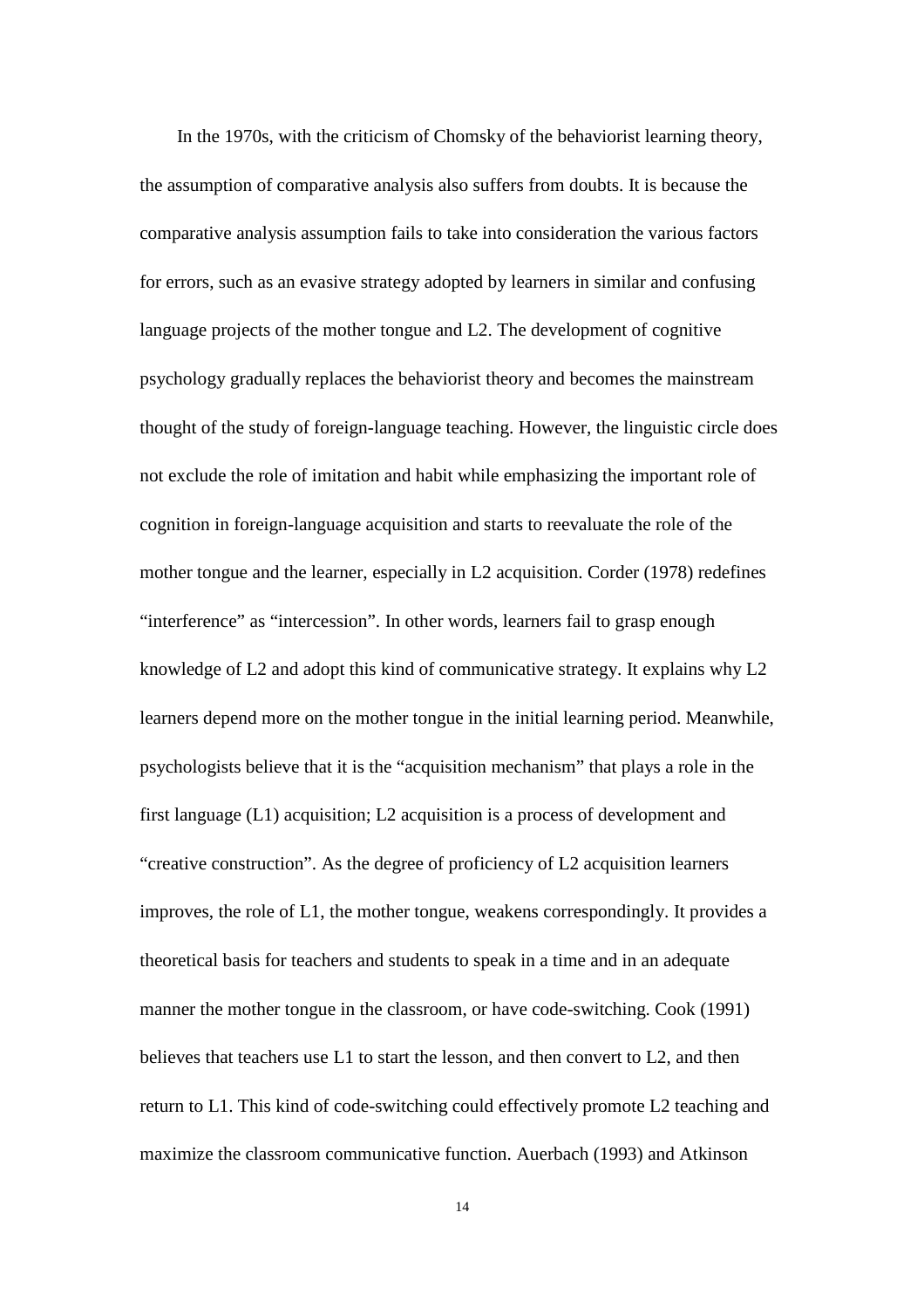(1993) also point out that the appropriate use of the mother tongue at the time could enable students to be more willing to express their ideas in English (L2) and improve a student's English level.

Summing up the attitudes of researchers above towards code switching in bilingual learning, there are generally three teaching principles.

#### *Principle of single target language use.*

Researchers holding this viewpoint believe it unfavorable for teachers to use the learner's mother tongue in the classroom, which is not conducive to student learning of the target language. The classroom environment is similar to the country of the target language, and teachers should create a learning environment for just the target language. All classroom languages should be carried out in the target language, which could maximally provide learners with target language input.

#### *Principle of maximum use of the target language.*

Although the principle of a single target-language use makes sense, a great many difficulties exist in a practical classroom operation. This mode is not suitable for the majority of target language learning in foreign language classrooms, as many foreign language lessons are not instructed by teachers with the target language as the mother tongue. The target language level and other factors of teachers will influence their selection of the classroom language. Prohibiting the use of the mother tongue in the classroom is not only unrealistic, but also potentially depriving foreign language learners of an important learning tool. The target language should be taken as the main language in classroom instruction, but the maximum use of the target language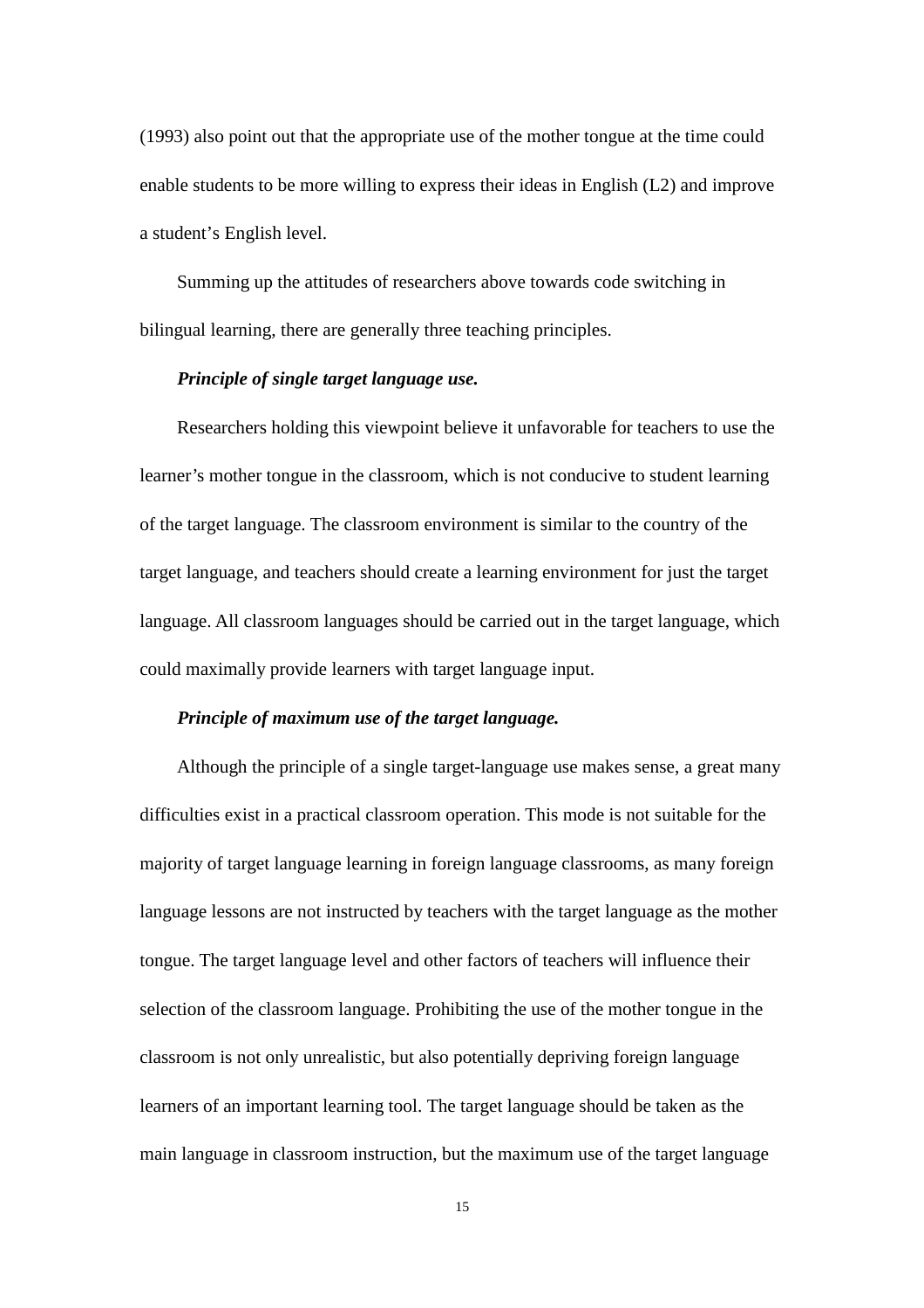does not mean the elimination of the mother tongue. The mother tongue has a place in foreign language classes.

## *Principle of appropriate use of mother tongue.*

The use of the mother tongue in bilingual class contributes to teaching in some aspects. Code-switching is suitable for the beginners and learners on a low level. If students know little or nothing about the target language, teachers can use the mother tongue to introduce the main differences between the mother tongue and the target language, as well as the main grammatical features of the target language. It helps learners to remove doubts (Cole, 1998).

# **The application of code-switching in bilingual teaching.**

It still remains controversial about whether the mother tongue could be used in teaching. Different people have different opinions about the superiority of code-switching and immersion language teaching.

#### *The Ramirez research.*

This is an eight-year longitudinal study of bilingual teaching with an investment of 4-5 million dollars, passed by the U.S. Congress. This research that compares bilingual teaching and immersion English teaching is called the plan of early deviation and late deviation from bilingual teaching (Ramirez,1992). This comparison plan takes language acquisition skill of English as a guiding objective, so as to enable children with minority languages to successfully enter the mainstream of teaching in English.

Ramirez and Mailinuo selected 2300 students who speak Spanish from 554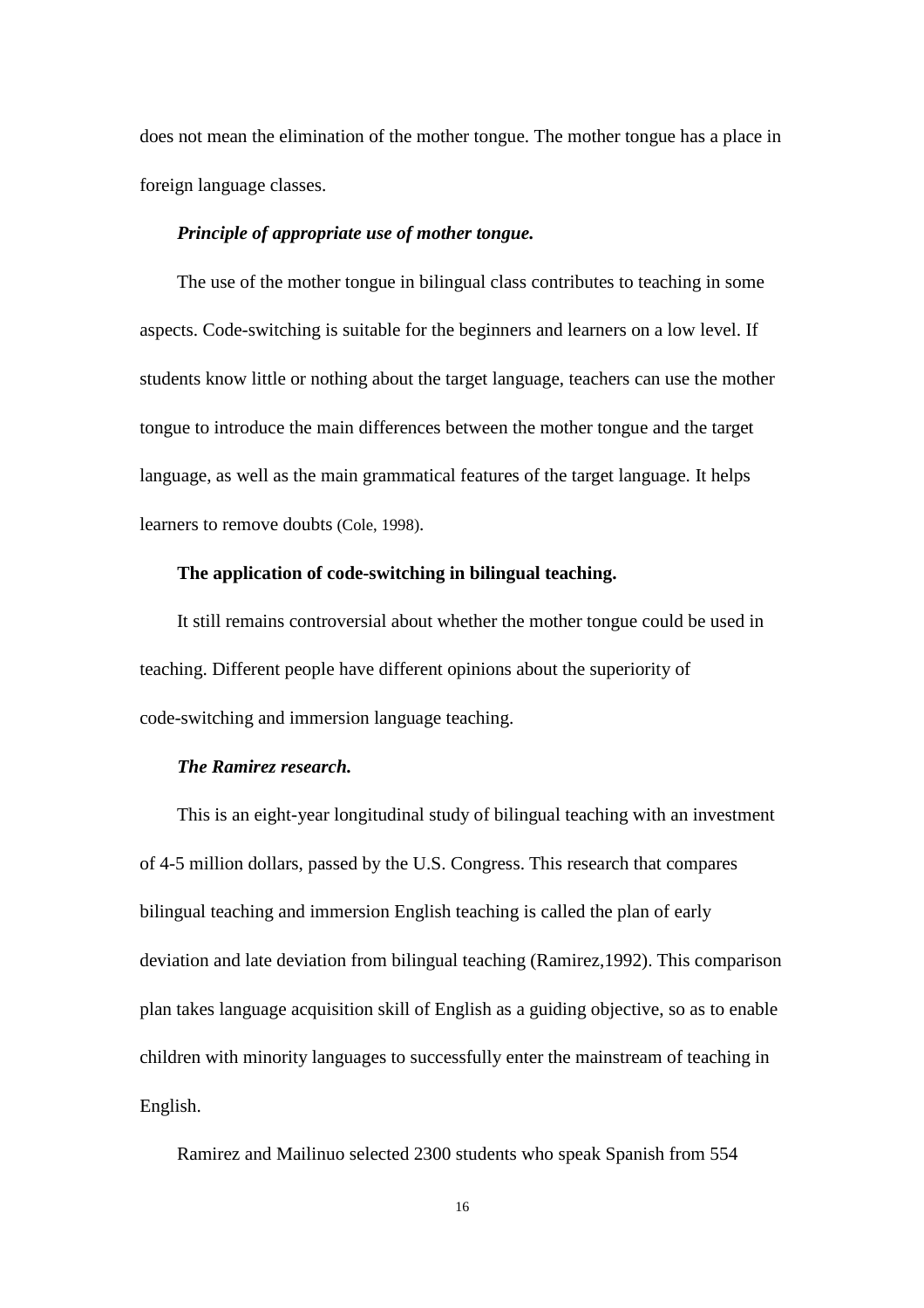kindergartens to grade-six students in New York, New Jersey, California, Florida, and Texas in 1990. He examined their learning process in the bilingual classroom:

- 1. English immersion is almost 100% of English.
- 2. Two thirds of students with an early deviation from transitional bilingual teaching speak English and 1/3 speaks Spanish.
- 3. Three fourths of students with a late deviation from transitional bilingual teaching speak Spanish in Grade one, and 1/2 in Grade two.

To sum it up, these three different kinds of bilingual teaching render different results. Until the end of Grade three, there is no difference in mathematics, language and English reading skill among these three plans. Until Grade 6, students with a late deviation from transitional bilingual teaching have a higher achievement in mathematics, English and English reading than the other two types of students. Moreover, parents play a vital role in this kind of a plan.

Ramirez arrived at a conclusion in 1991; he believed that students with the mother tongue of Spanish to had a class with the guidance of a lot of the mother tongue without obstructing the second language acquisition and reading skill enhancement (Willig, 1985). Minority language students' use of mother tongue to guide learning will not interfere with or impede the acquisition of English language skills. On the contrary, it helps them to catch up with their English-speaking classmates in language courses, English reading, and mathematics. In contrast, if full English instruction is applied to teach these students with limited English abilities, it fails to accelerate the acquisition speed of English, reading or mathematics. Achievement data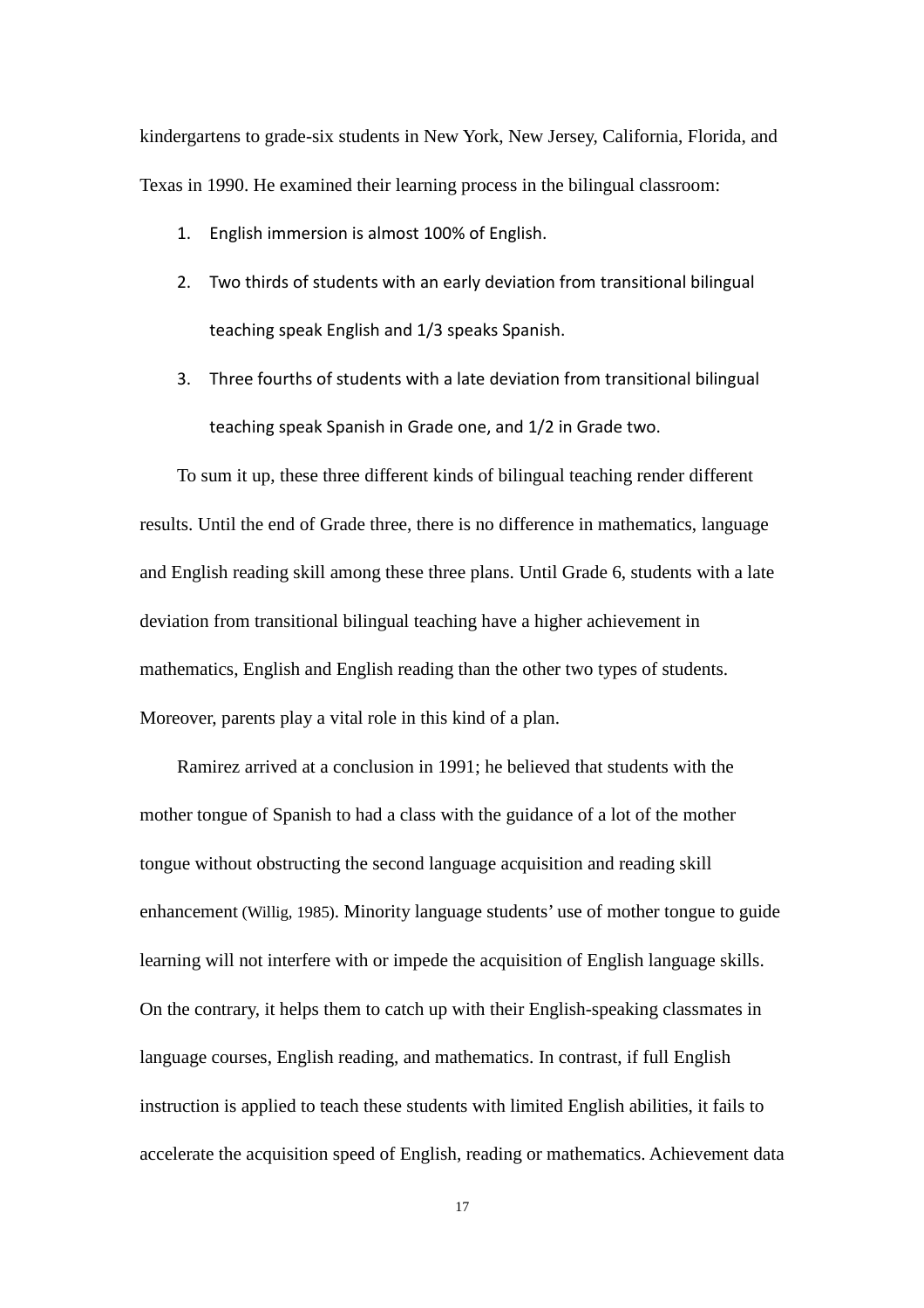of Grade-6 students indicate that instruction in English only will make them lag far behind their classmates with English as the mother tongue. The data also indicates that it requires for six years or more to learn a second language. (Ramirez, 1991)

#### *Willig's meta-analysis.*

Willig examined bilingual teaching with data displacement analysis in 1985. The researcher selected 23 studies for review and comments made by Baker and DeKante in 1983, all of which involved American bilingual teaching evaluation. Willig arrived at the conclusion that in the plan supporting minority language, bilingual teaching plan is better than other forms of teaching plans, and the bilingual teaching plan makes students achieve the highest score among all tests in the curriculum. When the second language (English) is applied to testing, all students who receive bilingual teaching have achievement advantages in reading, language skills, mathematics, and other subjects; when non-English testing is carried out on these students, the advantages of achievement are also found in these subjects, as well as in listening, writing and communication(Ramirez, 1992).

#### *The united states department of education research.*

The U.S. Department of Education made a four-year research project about teachers' use of language in the teaching process. The survey showed that for the children whose the mother tongue is not English, the highest proportion for teachers to use mother tongue should be 25% of all teaching languages if their development of the English level is not to be impeded ("Editorial bilingual prison," 1995). Research has shown that the more a teacher uses students' mother tongue in a bilingual course,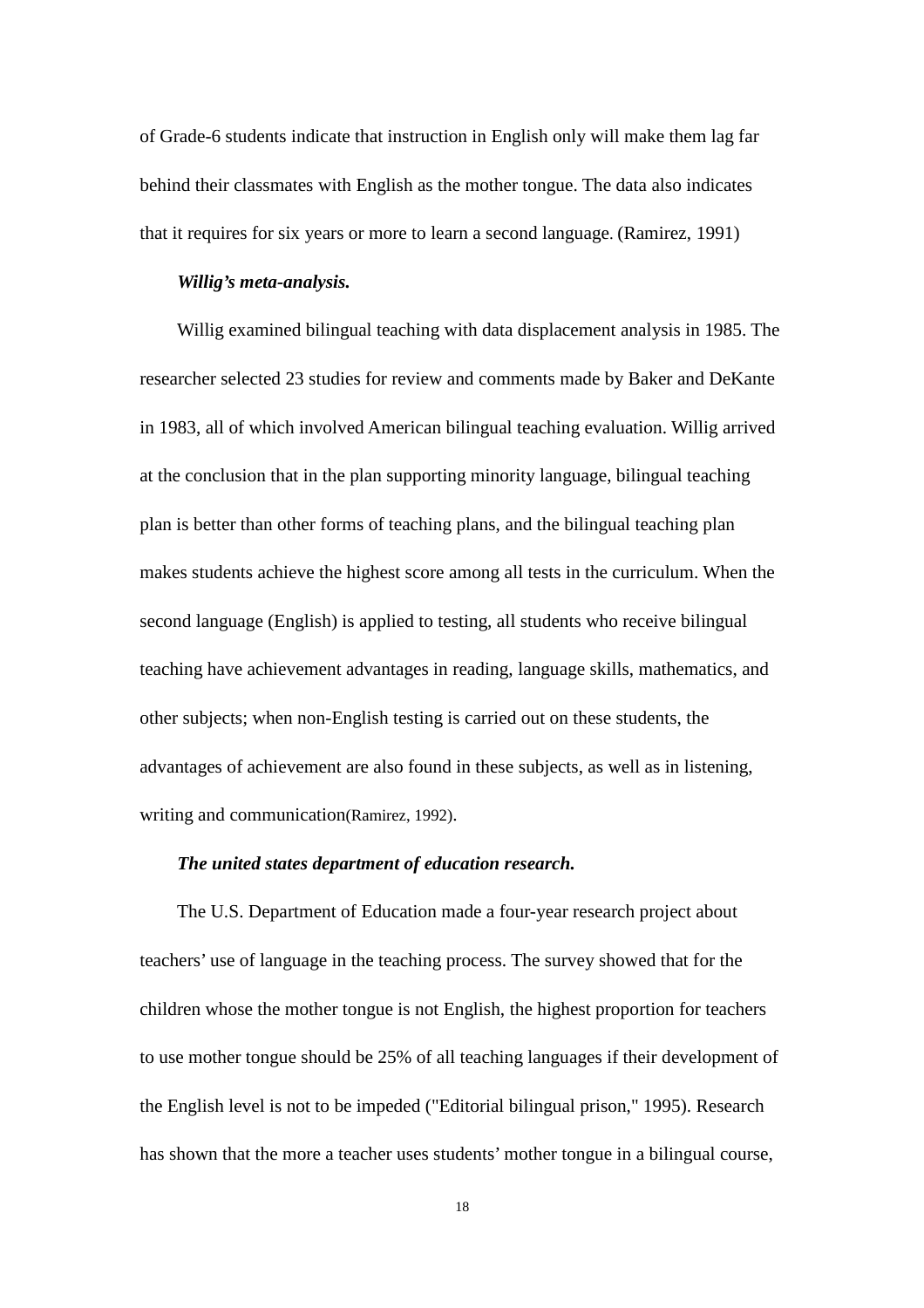the less skilled his students in English learning will be. The key reason for low effectiveness of bilingual teaching is the failure to speak English in bilingual courses (Guthrie, 1997).

#### **Functional characteristics of code-switching.**

#### *From the perspective of teachers.*

Code-switching in class is mainly to enable students to understand the instructional content. However, the function of code-switching is not confined to only this. Merritt has concluded the four major functions of classroom code-switching through the analysis of a great many cases of code-switching in primary school classroom.

Repeat and restore. Teachers say a few words in class in one language and use another language (the mother tongue or dialect generally) for translation. This kind of code switching does not include any new information or direction. Gumperz (1982) points out that on some occasions, repetition is to illustrate more clearly the uttered words. On most occasions, however, repetition is generally to elaborate in detail or emphasize some information.

A change a topic or to arouse attention:This kind of code switching contains some new information. Teachers sometimes convert the use of the mother tongue to arouse students' attention. Once the students' attention focuses on the teacher, they will continue to use the language before conversion. In the bilingual class, for example, teachers generally convert to the target language and say "please turn to next page" when they finish the content of one page. This kind of code-switching indicates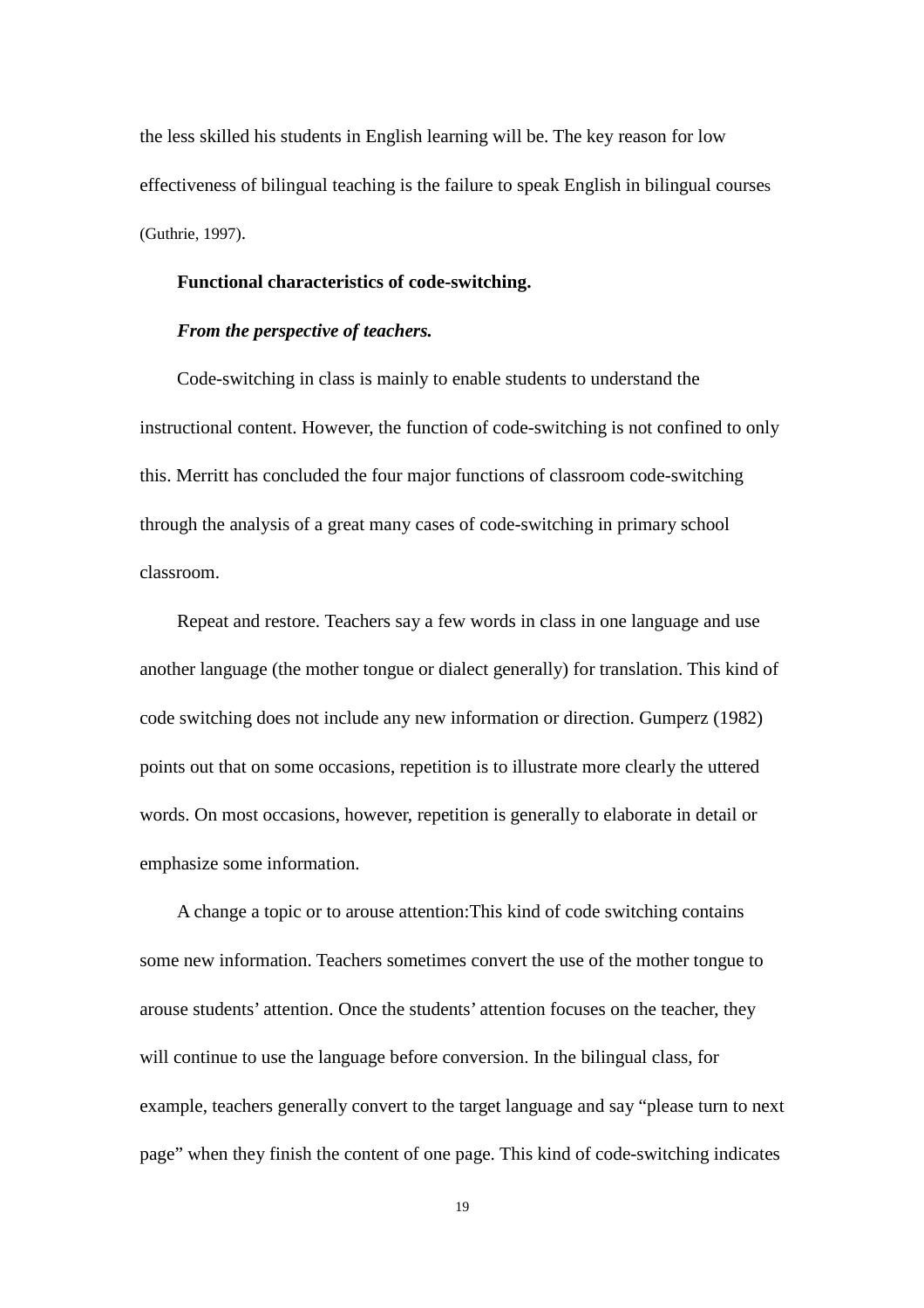that the teaching is going to instruct new content, which at the same time arouses student's attention to the new learning content.

# *To explain certain vocabulary in the target language before repeating it in the mother tongue in order to deepen students' understanding.*

In a bilingual class, teachers generally convert to the mother tongue for translation and explanation while explaining certain vocabulary or new knowledge. So far as the individual experience of the author is concerned, learners of rather low target-language levels are especially in need of the mother tongue to explain special vocabulary, so as to deepen their understanding.

In order to promote classroom teaching and management, code-switching includes some communicative morphemes to be taken as a means of communication to promote classroom teaching and management. According to the viewpoint of Merritt, for example, some cordial addresses such as "young people" and some encouraging words like "try" in mother tongue could play this kind of role.

It eases the classroom atmosphere and makes the classroom more humane. Sometimes teachers will convert to the first language in the classroom to encourage students or ease the classroom atmosphere. The use of mother tongue could shorten the distance between students and teachers.

#### *From the perspective of students.*

Learners unconsciously adopt some supporting strategies to enable learning and communication to be carried out smoothly in the target language output. Code switching is a kind of learning strategy and communication strategy which has already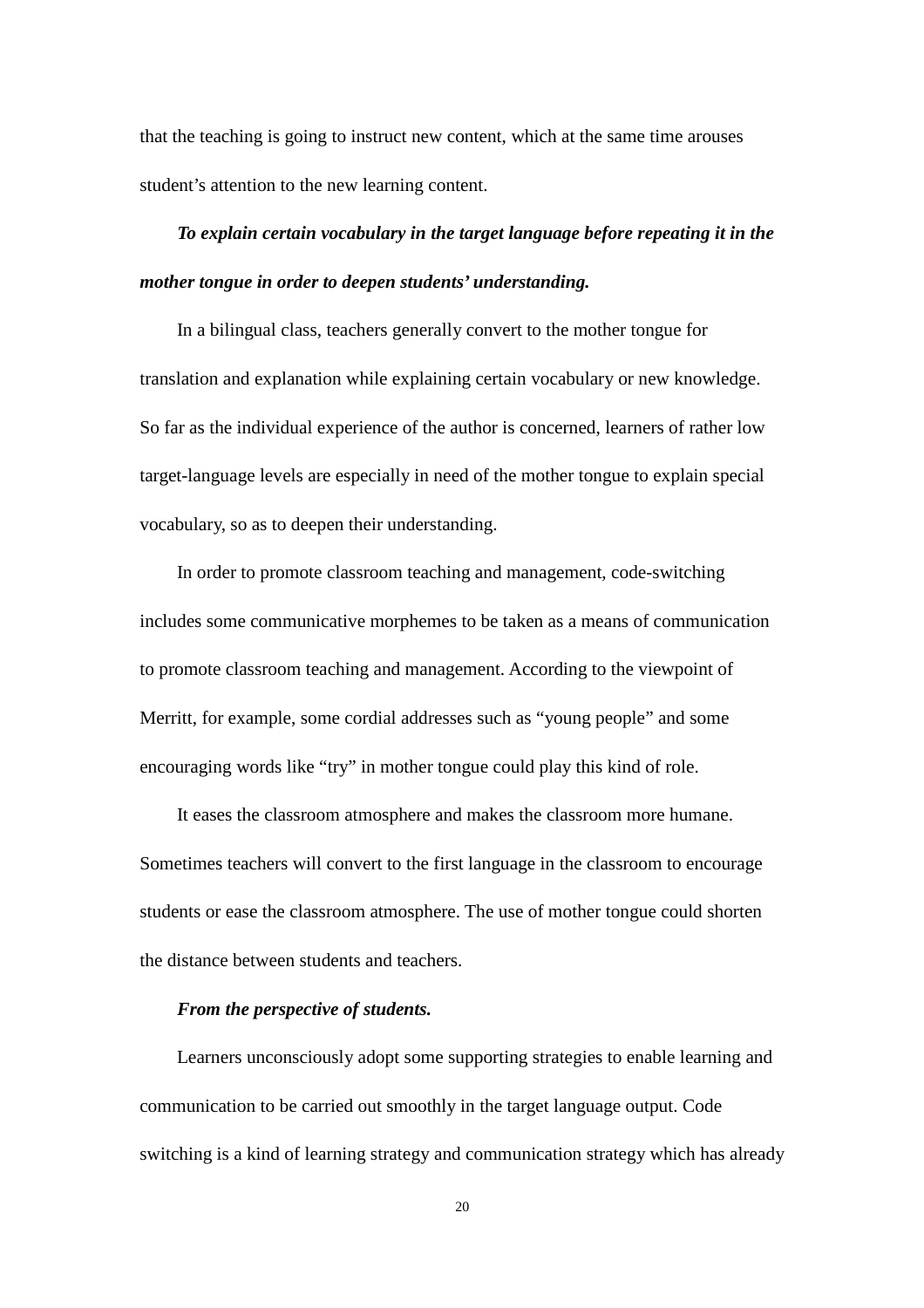been approved by many linguists. The current classroom observation indicates that students have the following purposes for using code-switching.

We need to make an equivalent replacement to fill the foreign language gap. It is the substitution of the corresponding part in the target language with vocabulary or other elements in the mother tongue. The reason why students generally use this code switching is that they are not clear about how to use the target language to express this vocabulary. Code-switching, which is driven by this motivation, could help students to express themselves better. Meanwhile, they could learn the correct expressions after consulting with teachers.

The mother-tongue buffer according to Eldridge is the speed for the brain to extract a certain part of the target language. It is slower than the mother tongue in a certain period when the target language learners are speaking. Students tend to substitute the target language with the mother tongue. This kind of code switching could be regarded as a pause, and students explore the corresponding vocabulary in the target language in their mind at the same time.

#### *Improve language accuracy.*

Students tend to feel a lack of confidence about their language ability while answering questions in a bilingual class. They worry that the excellent points involving logic and mathematics could not be expressed thoroughly and clearly in the target language, and thus adopt a more safe way to express smoothly in the mother tongue. It sometimes makes students lose the opportunity to express their viewpoint with the target language, but it allows the information to be expressed more accurately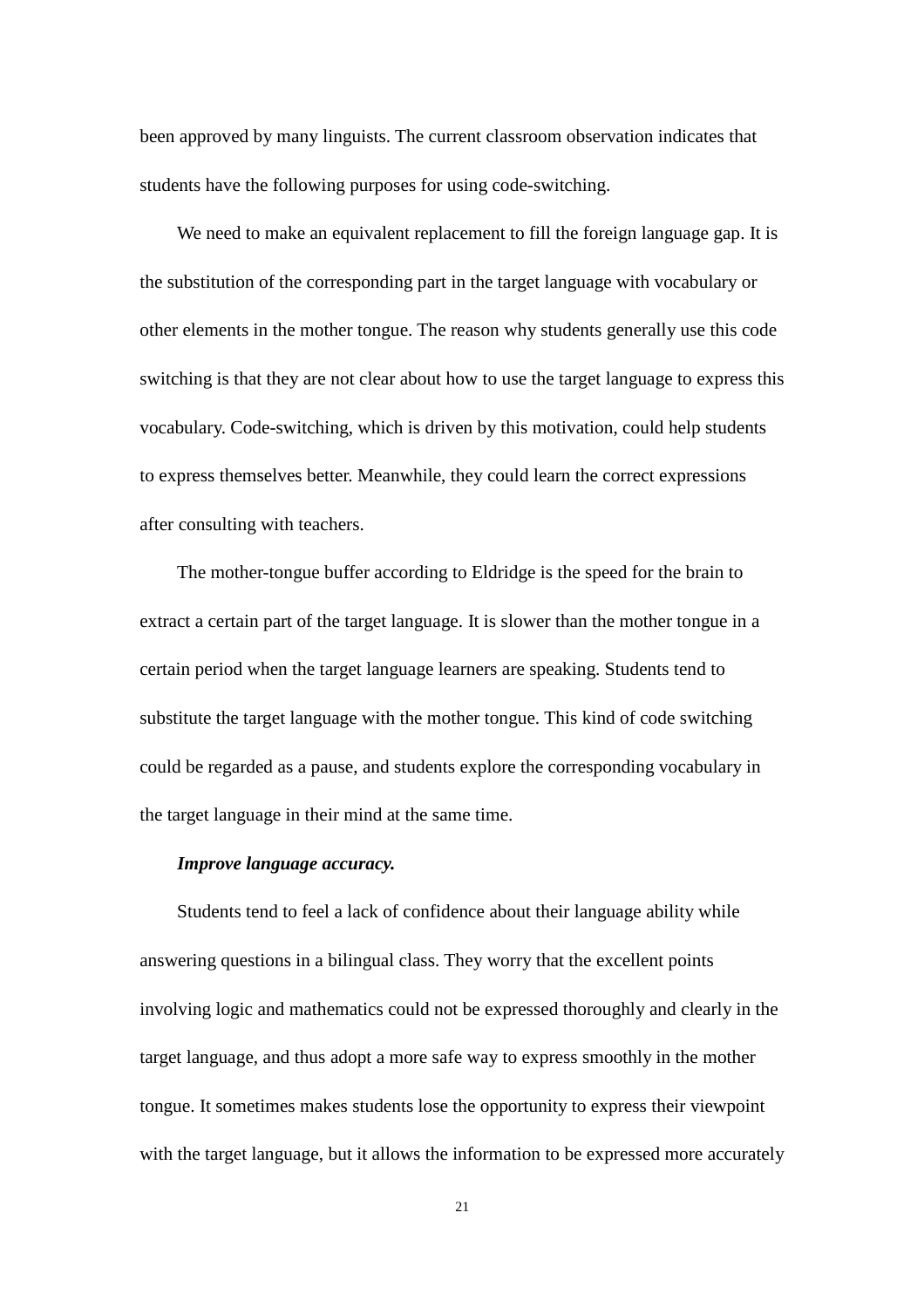and perfectly. Therefore, it is a kind of language strategy of transitional bilingual teaching.

The three major basic elements of student participation in communication, and communication topics, restrict code-switching, and these elements also influence each other. In classroom teaching and the learning environment, students as participants in communication generally adopt appropriate code switching in the process of dialogue with teachers or classmates, so as to adapt to the other side of the communication situation and communication topic.

# **The advantages and risks of using code-switching in bilingual teaching.**

#### *The advantages of using code-switching in bilingual teaching.*

Although the code-switching phenomenon is common in the classroom, the advantages and risks of code-switching are still topics worth exploration. According to some scholars, in L2 teaching, we should restrict and carefully use L1. This kind of viewpoint has also been applied to the use of code-switching. Artkinson (1987) argues that the use of code-switching is a kind of learning strategy that learners prefer. Del Mar (l982) also admits the important role of this strategy for beginners. To allow students to use L1 in the classroom actually looks more humanistic. There is also another viewpoint which further states that the use of L1 is a great strategy to save time in the process of the L2 teaching process. If teachers use the mother tongue to explain some grammar and syntax, it will be easier for students to comprehend it. Swain & Lapkin (2000) believe that the mother tongue could help students to better accomplish learning tasks. Brooks, Donato & McGlone (1997) (See ustunel and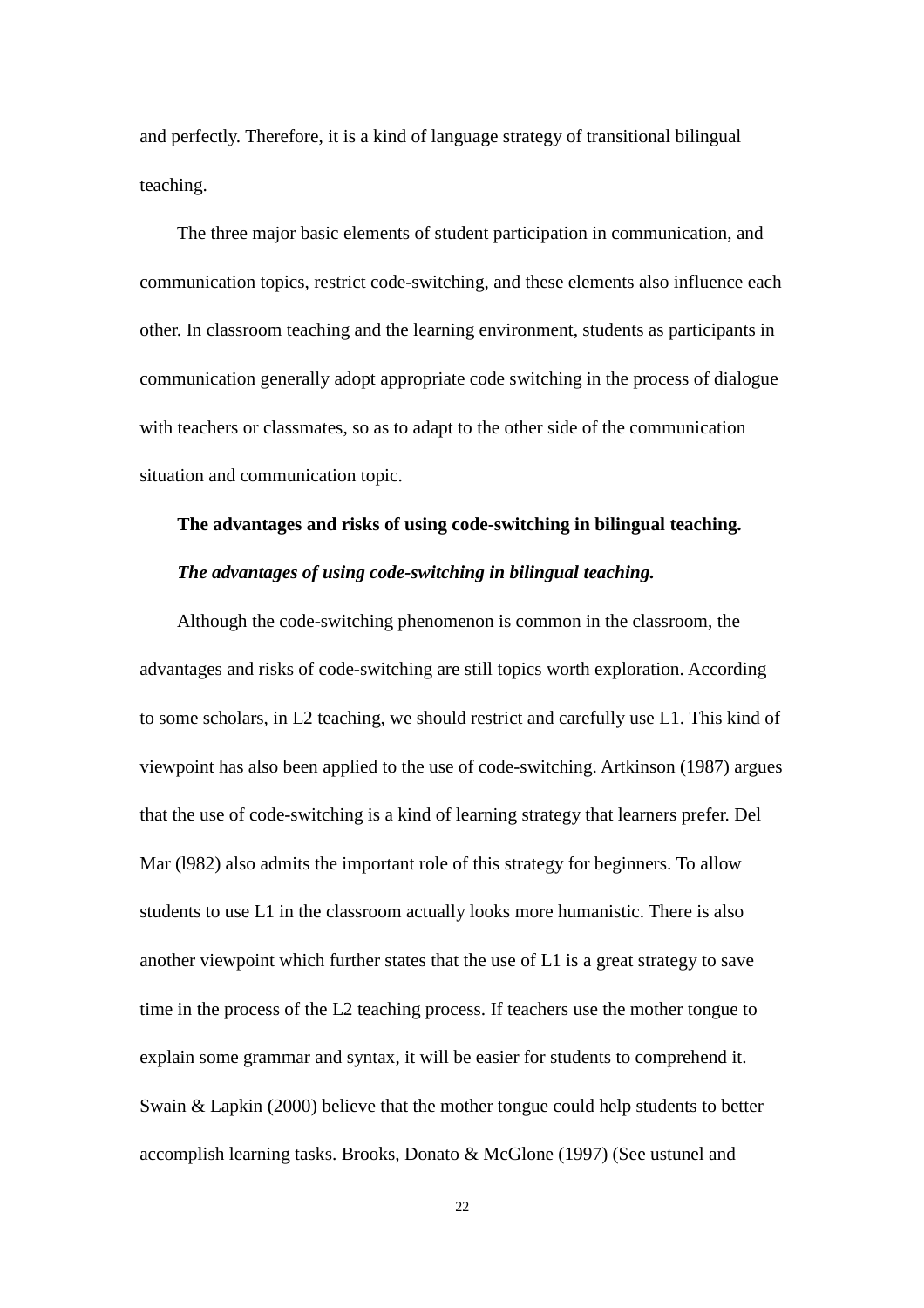Seedhouse 2005) also agree on this viewpoint. Meanwhile, according to Harbord (1992), the use of L1 could promote the mutual understanding between the teachers and students in the classroom. The use of L1 to talk with students before class could reduce student anxiety, in order to make the relation of teacher and students closer. However, although the use of the mother tongue has the above advantages, Harbord also points out that few teachers apply this strategy. Nowadays, L2 teaching has more and better strategies, and the advantage of using L1 is covered by its potential crisis.

To sum up, in consideration of the function of code-switching in classroom teaching and the advantages of using the mother tongue in the process of L2 teaching, the advantages of code-switching in classroom teaching could be summarized into the following four points:

- Code-switching could help students to better understand classroom teaching. For beginners, especially, they have no ability of understanding the complicated L2 input. Meanwhile, the use of L1 could help teachers to analyze and explain complicated sentence patterns.
- Code-switching could save classroom time and avoid the waste of classroom time due to repeated explanation of the use of L2 and the failure of student understanding.
- Code-switching could mark classroom topics and help students to convert from teaching content to extracurricular content (Ferguson 2003), which attracts the attention of students.
- Code-switching could promote the relationship between teachers and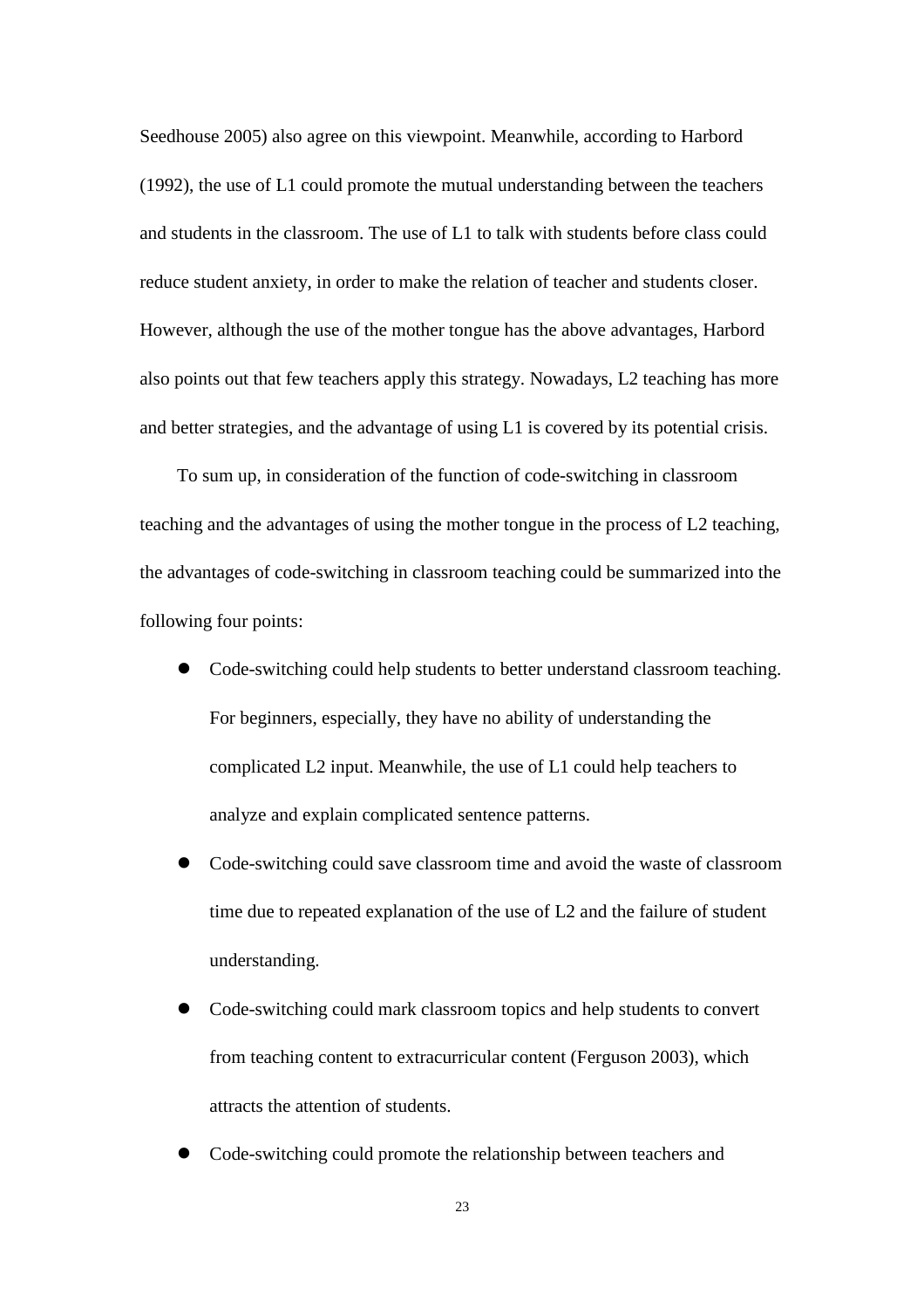students. Ferguson(2003) points out that the use of L2 represents a formal 一relation between teachers and students, while the mother tongue (dialect) represents a more intimate and private relationship. Code-switching could help to create a relaxing classroom teaching atmosphere and to encourage student participation in classroom teaching activities.

#### *The risks of using code-switching in bilingual teaching.*

On the other hand, many scholars go against the use of code-switching and the mother tongue in the process of L2 teaching, especially according to Kharma & Hajjaj (1989), Duff & Pilio (1990), and Polio & Duff (1994). They are strongly against the use of the mother tongue in L2 classroom teaching. They believe in the use of the mother tongue in the L2 classroom to reduce the amount of L2 that students receive. According to the study of these scholars, a complete use of teaching in L2 could enable students to experience more L2 input and develop their own L2 system (Stfinel & Seedhouse, 2005). Meanwhile, some scholars also propose "the two switching mechanism" theory according to Macnamara & Kushnirf (1971), who believe that code-switching to be a waste of time. In dialogue, if the audio signal we receive is English, the English system in the mind of learners will be "opened", while the system of the mother tongue will be "closed". When audio signals are converted, learners need to spend more time to "close" the English system first and to "open" the mother tongue system to process information.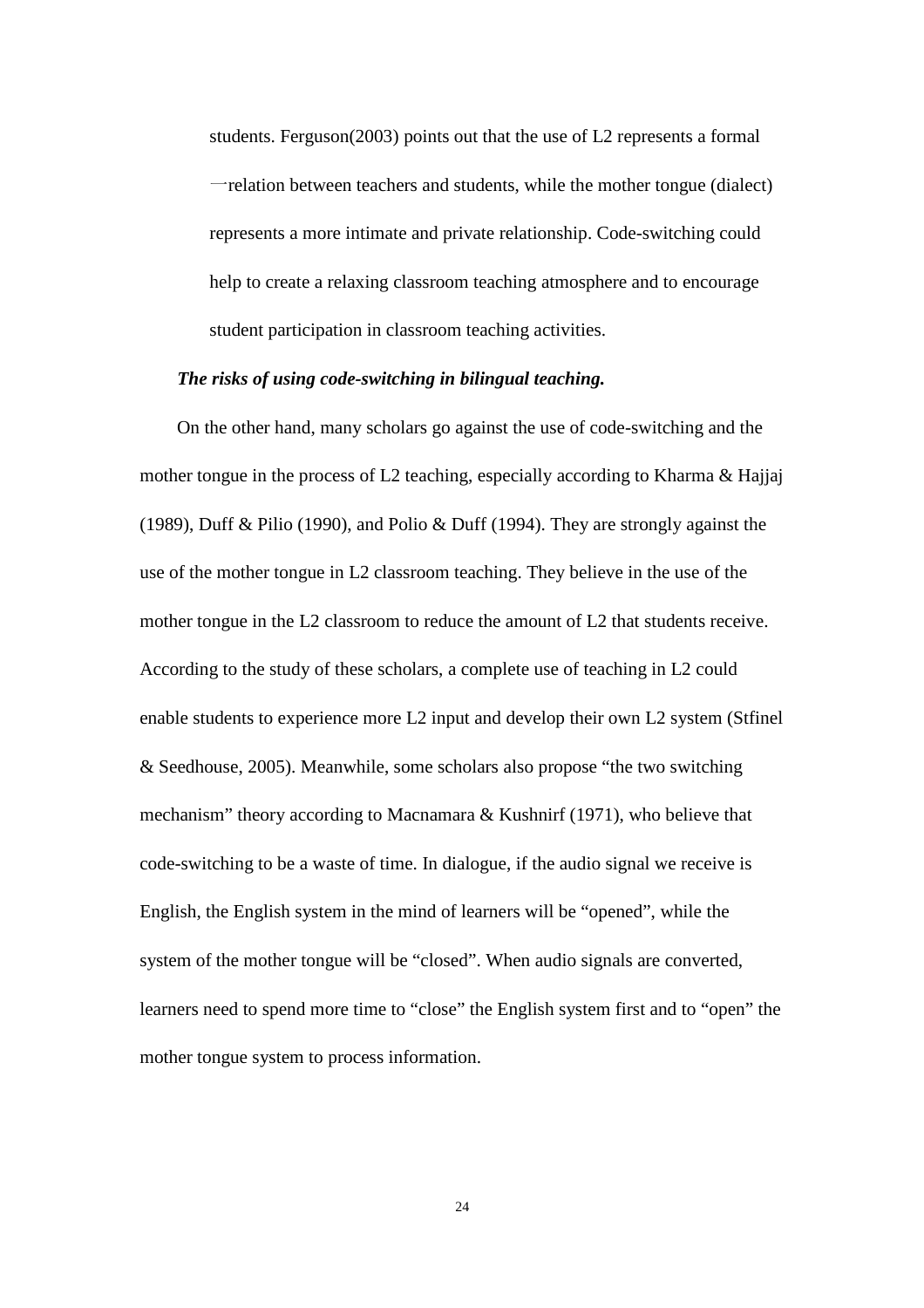#### **Chapter III Conclusions and Recommendations**

The narrative in this paper begins with the introduction of code-switching. Through its study of function, structure and motivation, this vocabulary is defined in detail. Research achievements in code-switching during the recent years it introduce the functional structure of code-switching, people's use of code-switching context in daily dialogue, and the purpose to be realized. It could thus be seen that contemporary globalization is increasingly evident, and multi-cultural collision is increasingly fierce. As a carrier of culture, language gradually shows a mixing phenomenon. The efficiency of code-switching in both teaching and daily life is increasingly higher, especially in multi-ethnic countries like America and China. The importance of code-switching is self-evident.

There is a key elaboration of the function and application of code-switching in bilingual teaching. Based on what is stated above, the function of code-switching in bilingual classroom could be summed up and classified into the following two types:

#### **Teaching function**

- Clarification: teachers provide the student with translation or complementary information in order to help them better understand the former target language instruction.
- Efficiency: code-switching could guarantee that teachers could make full use of time to have highly effective communication with students. This type of code-switching is not to clarify the former instruction (excessive instruction will only waste time and result in low efficiency), but to express new and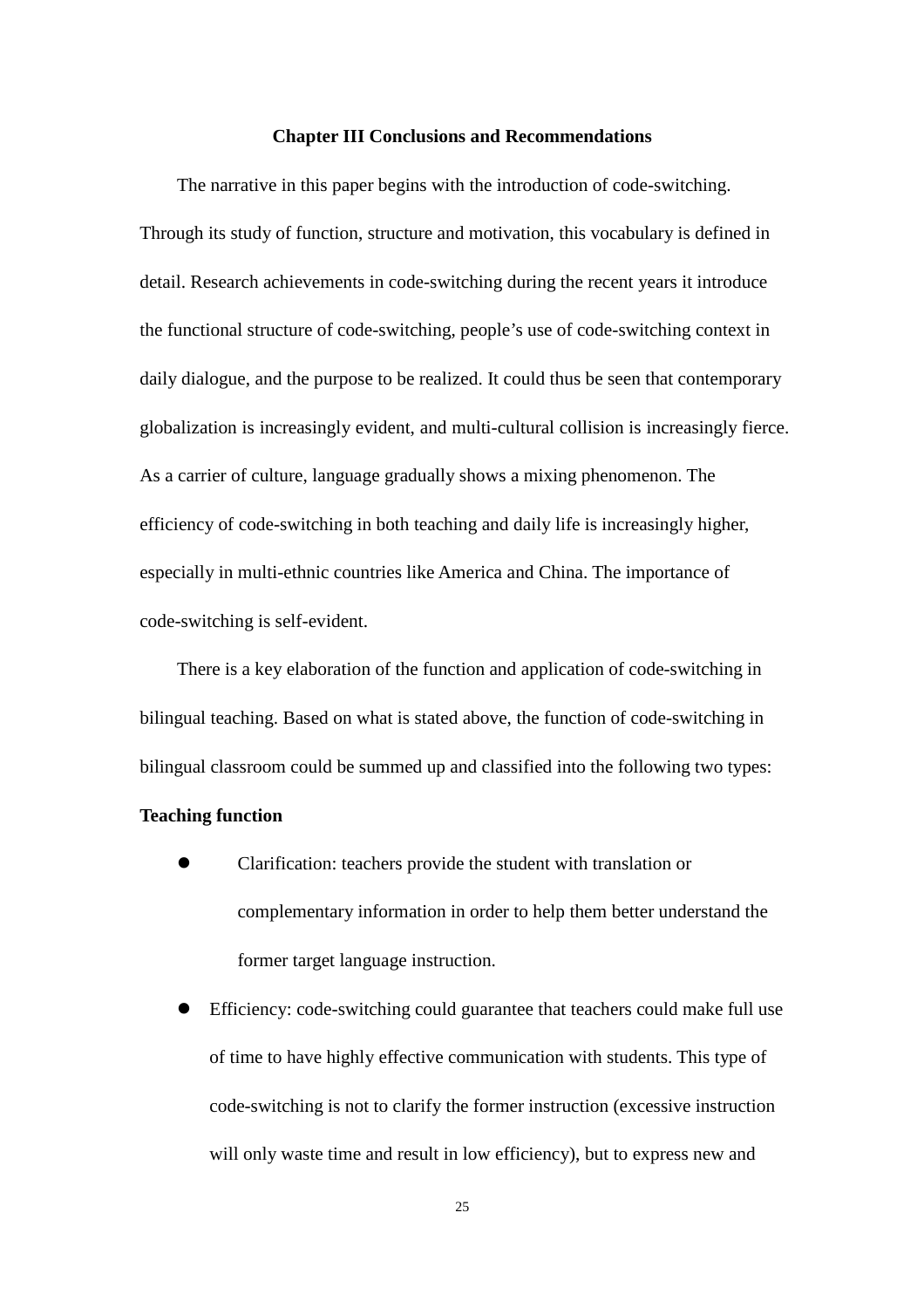independent viewpoints; and

 Emphasis: code-switching could arouse student attention to key words in the instruction contents.

# **Social function**

The reason why code-switching could complete social function is that while transferring knowledge. The use of code-switching is conducive to the emotional exchange of teachers and students, which does not exist in immersion teaching.

- Approval: while appraising a student, teachers could express their sincere emotions through mother tongue conversion;
- Disagreement: when teachers disagree with a student, they could use target language conversion. This kind of conflict solution is more polite and moderate; and
- Apology: the same as expressing disagreement, the strong emotion of apology could become more moderate through the process of converting to the target language; and
- Encouragement: encouragement is the major social function of code-switching used by teachers. When students are asked to answer questions, especially when their answers are incorrect, students' anxiety will be so serious that it influences the students' effective expression. Hearing the mother tongue will ease student pressure, making them more willing to participate in classroom activities.

Code-switching is like a double-edged sword. In terms of practical bilingual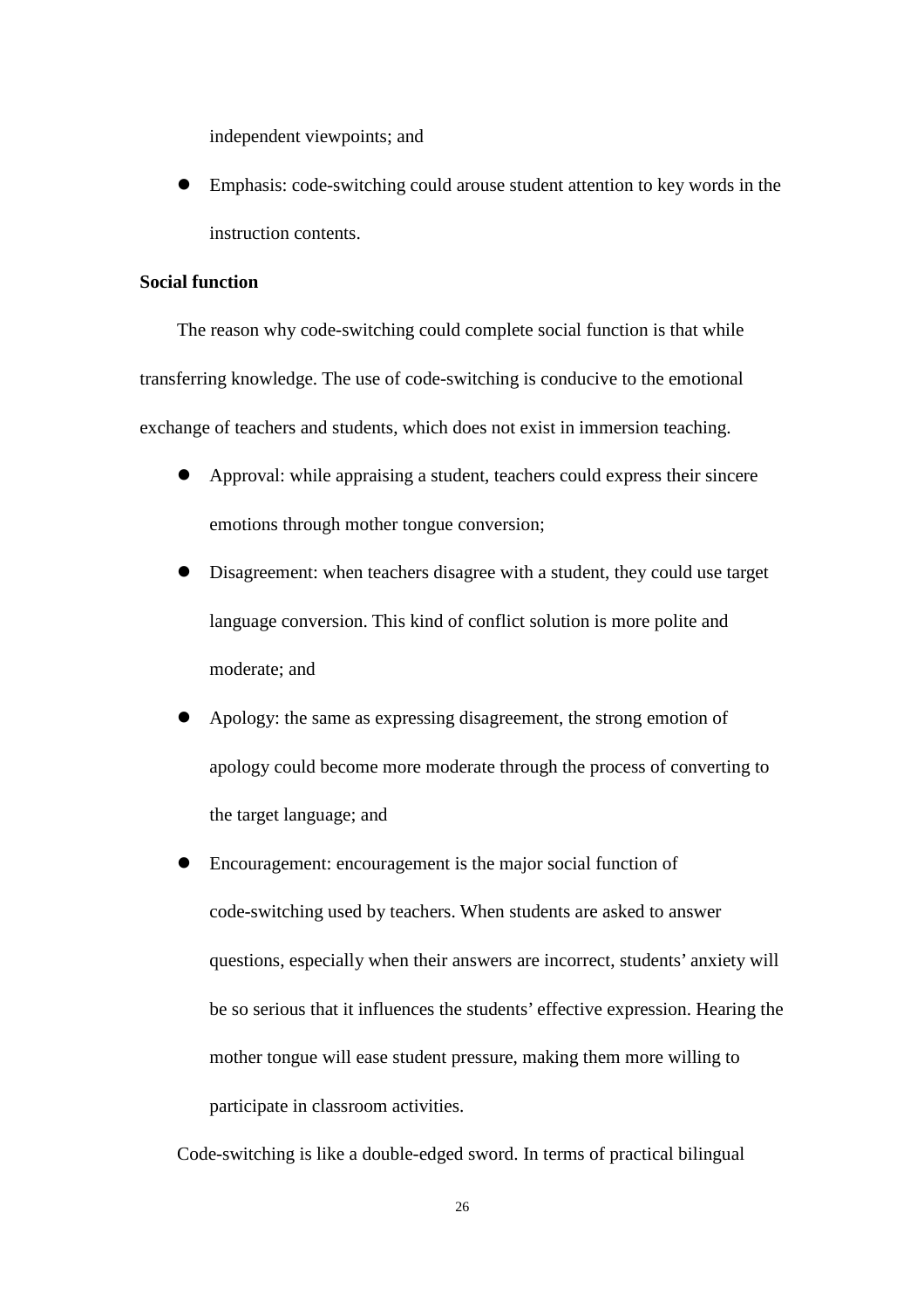classroom teaching, it is a topic worthy of research about whether the mother tongue should be used, how much the mother tongue could be used, and when and how to use code-switching between the target language and the mother tongue. This essay expresses the author's position and viewpoint on the effects of immersion teaching and code-switching on the target language and the learning of other subjects through the introduction of it is experiment and the conclusion of Ramirez and Willig. It could be seen from the experiment of Ramirez that the target language and subject mastery of students using code-switching may lag behind students of immersion or the mother tongue from the earlier period. From the later period, however, the growth of students using code-switching is absolutely greater than the growth of students using the other two teaching methods. It could thus be seen that code-switching plays a critical role for students to grasp the target language, to learn course knowledge, and to maintain the learning of the mother tongue. The author also believes it to be the only method that could "render three favorable results".

Although the advantage of code-switching in the bilingual classroom is quite obvious, it is still worth our attention that, when classroom instruction time is limited, excessive reliance on the mother tongue can sometimes cause a waste of time and reduce a student's learning enthusiasm. Teachers could adopt the mother tongue to alleviate the tension of students, but the excessive use of the mother tongue on other occasions will make the purpose of the foreign language classroom become unclear and destroy the overall classroom activities.

Bilingual teaching in non-language courses should take subject knowledge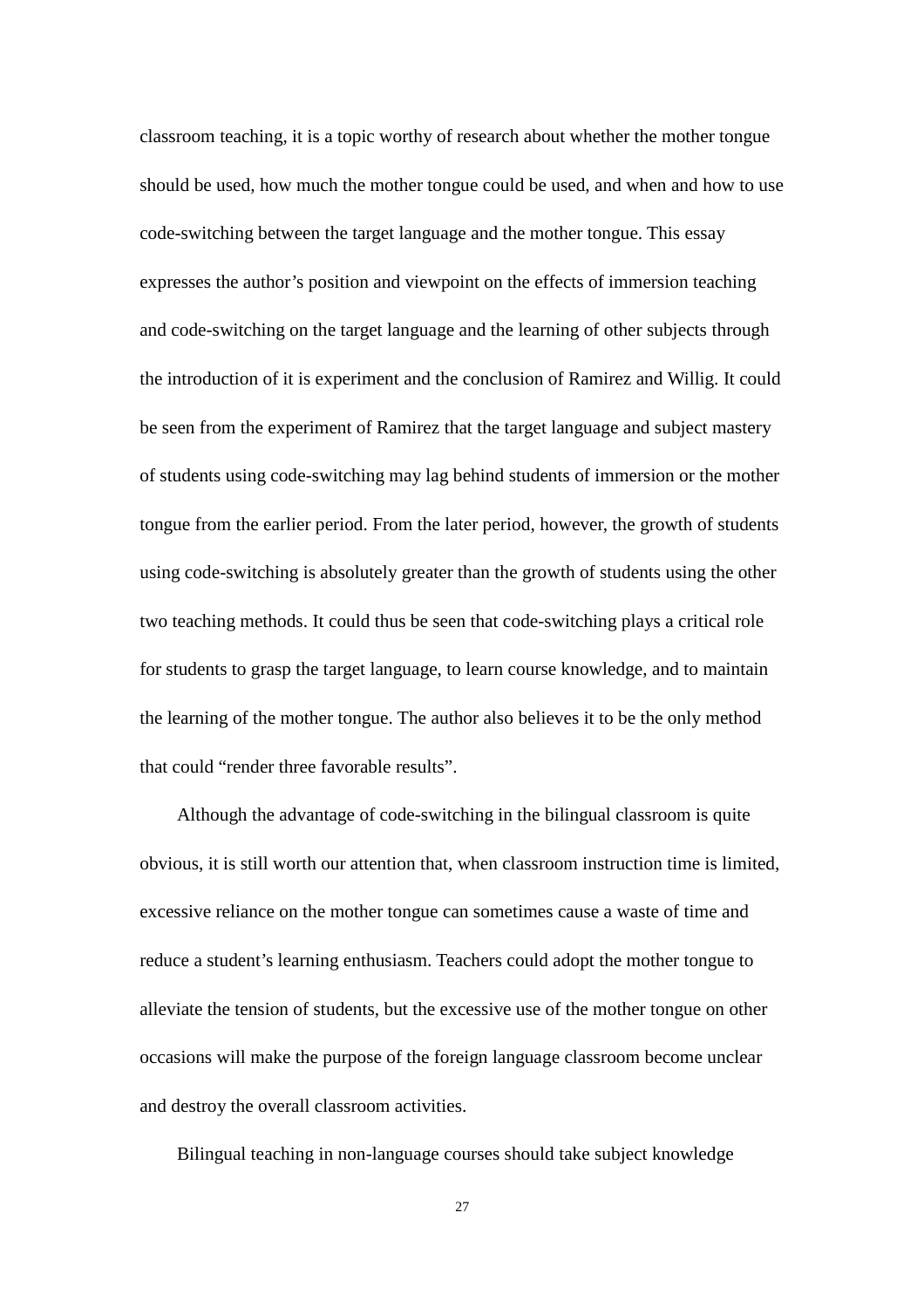instruction and improvement of a student's foreign language application ability as a basis, and emphasize the objective that both sides deviate from the bilingual teaching of the subject. Therefore, the way to teach students in accordance with their aptitudes and different teaching objects, and to apply this favorable teaching strategy of code-switching in bilingual teaching, are of great importance. It involves too many uncertainties, including the level of teachers, the student's acceptance ability, and the teaching atmosphere, etc. The maximum use of code-switching to guarantee teaching quality and improve efficiency is our ultimate goal.

Foreign researchers generally believe it impractical to forbid code-switching in foreign language classroom. However, it is also not feasible to teach with the learners' mother tongue only. Code-switching could promote foreign language learning to a certain extent, but teachers should select classroom language according to specific conditions. While taking the learners' level of the target language into account, they should also fully understand the teaching contents and objectives. Code-switching is mainly used for illustrating the target language grammar, abstract concept, and different cultural atmospheres, and creating a friendly classroom atmosphere. In view of study of code-switching in the classroom of a bilingual environment, since the issuance of the American Bilingual Education Act, it has already been developed maturely now. Many excellent scholars have done demonstration experiments, such as Guthrie (1983). Through the reorganization of relevant information, it is believed that there are still a few points worthy of further exploration. First, the case study is relatively partial, the language involved is not wide, and the conclusion generally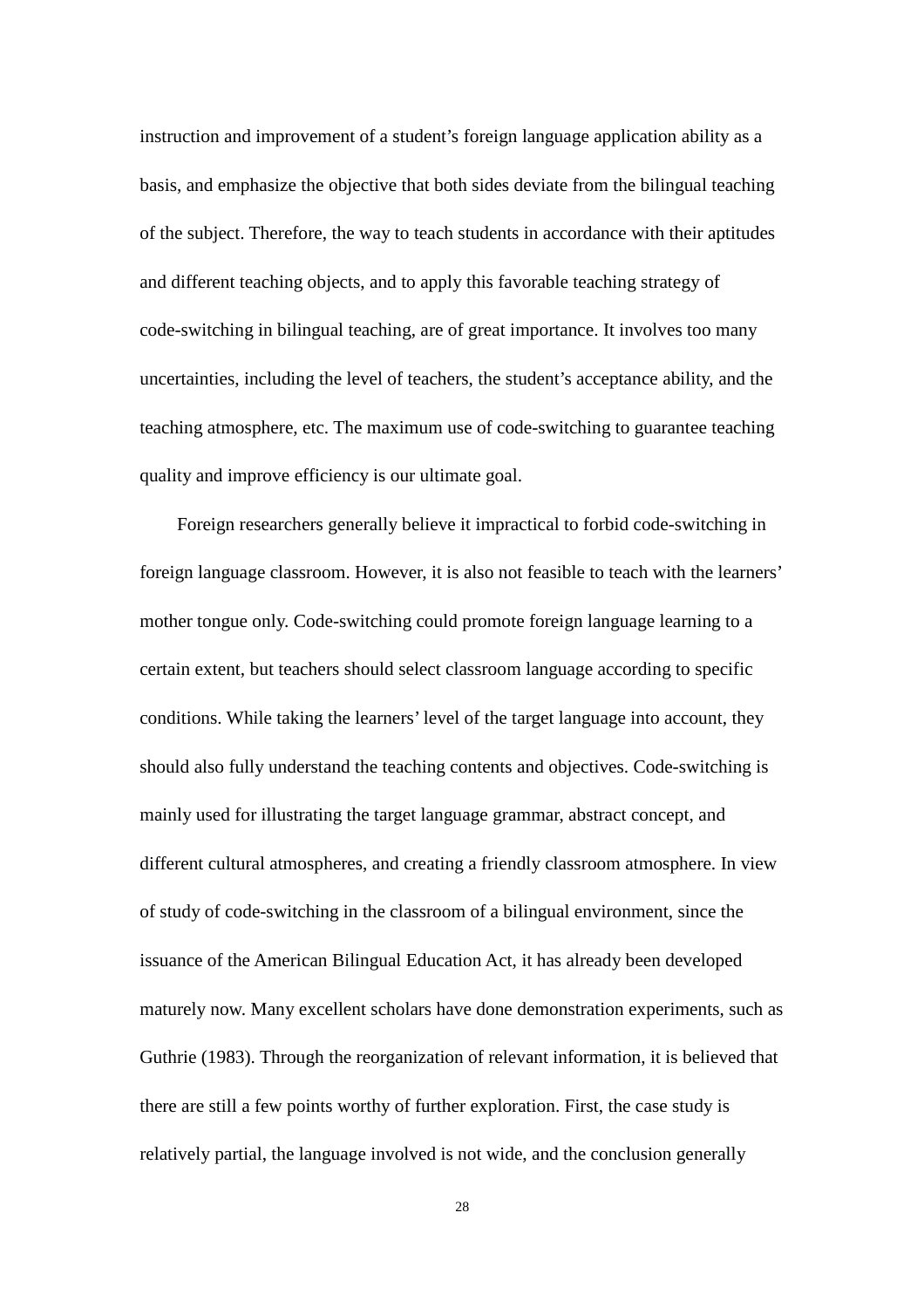lacks universality. Second, the constructed theory has strong direction and influences explanative power. Third, according to the explanation of theories of generative grammar, the prerequisite is a priori in nature, which does not conform completely to language facts. Fourth, it usually lacks the deep exploration of the social properties of code-switching. Fifth, the focus on the conversion of intra-sentential structure lacks integrity. All these problems require the attention of scholars and to do more researche. On the other hand, there are few studies in foreign countries targeted at the code-switching phenomenon in the educational environment in China. The purpose of the bilingual classroom in China is different from that in other foreign countries. Besides satisfying the learning of other subjects, the mastery of the target language also has higher requirements. Generally, in order to improve the foreign language level, minority students are encouraged in speaking mandarin in ethnic minority areas.

Bilingual teaching in China is not common, and teachers are mainly Chinese. The bilingual level of this large group is also uneven, and the insufficient level of the target language can also affect their classroom effectiveness. Therefore, foreign research conclusions do not fully adapt to classrooms in China. Some domestic scholars have done studies of code-switching in English classrooms in China, such as Chen Liping (2004). There are also scholars who have made thorough study of bilingual education in China, such as Hu Zhuanglin. However, there are few scholars who combine these two kinds of studies. In China, the research direction of classroom code-switching is confined to the analysis of function only. The research direction is mainly classification and quantification, and the research focus is mainly on the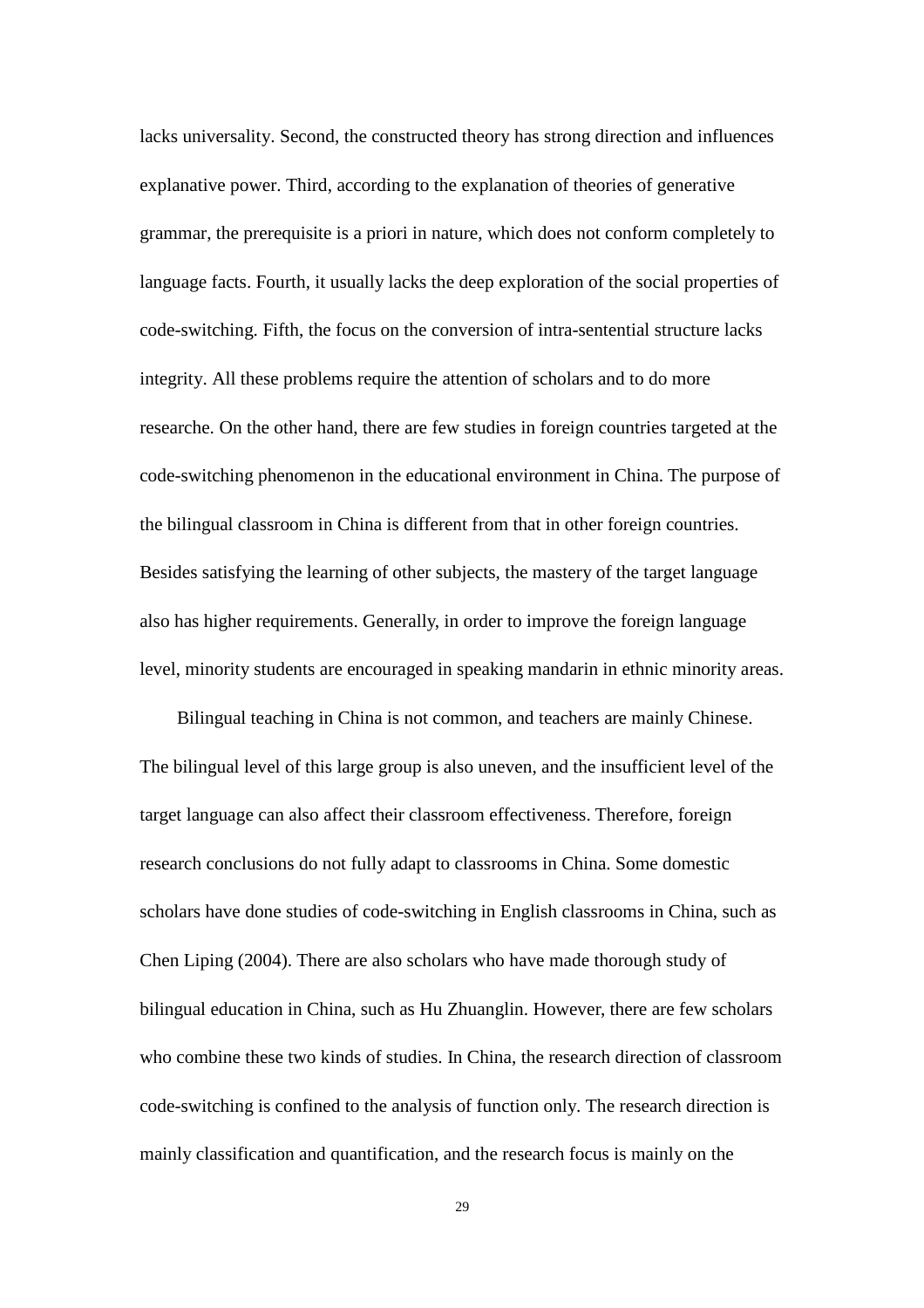individual behavior of teachers, rather than the communication and coordination between teachers and students. Obviously, domestic researchers have just started the research in this field, which is immature. In the future, there could be further studies of the social function of code-switching, tracking of change of the code-switching concept and the practices of teachers and students, as well the reasons for changes on the basis of improved discourse analysis. It is necessary to further discuss the practicality of bilingual classroom code-switching and the way to fully play the role of classroom code-switching. Finally, we need to conclude that foreign language teachers in China are divided into two types: university foreign language teachers and professional teachers of foreign language. With different foreign language levels of students and different teaching purposes, the difference between classroom code-switching of these two kinds of teachers will also become some future research topics.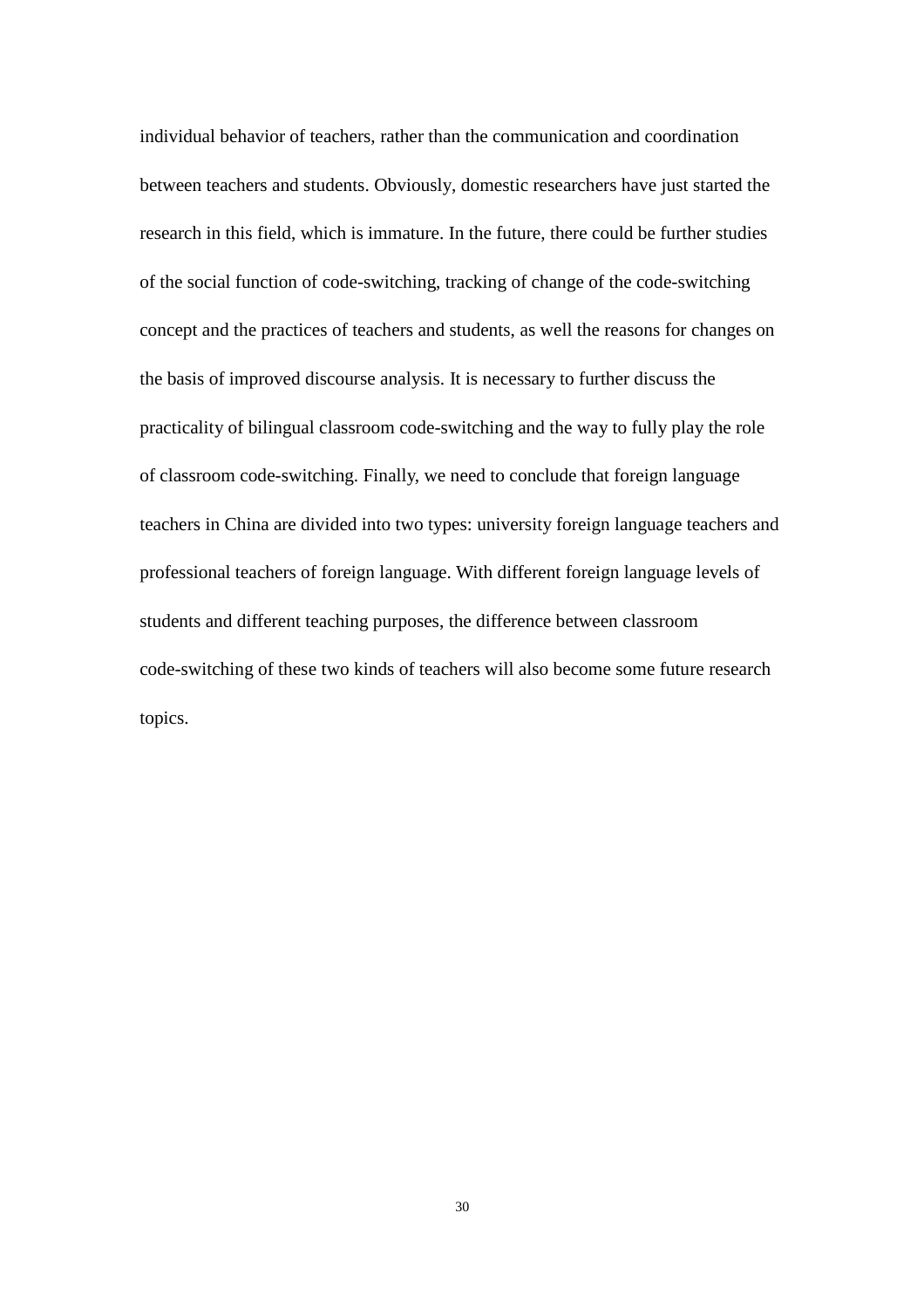# **References**

- Aguirre, A.J. (1988). Code-switching and intuitive knowledge in the bilingual classroom. In D. Bixler-Marquez and J. Ornstein-Galicia(eds.) *Chicano Speech in the Bilingual Classroom.* New York: Peter Lang.
- Aichuns, L.(n.d.) Teacher Code switching between English and Chinese in English as a Foreign Language. Retrieved on March 28, 2007, from the World Wide Web: http:// www.google.com. Or liumarie 712@Yahoo.com.
- Andrews, J. (2010, March). *Using sign language to support reading comprehension.*  Invited paper presented at the Tainan School for the Hearing Impaired and the Kaohsiung School for the Hearing Impaired, Taiwan.
- Andrews, J., & Dionne, V (2008, July). *How signs support deaf children with cochlear implants.* Paper presented at the Texas Statewide Conference for Teachers for the Deaf, Galveston.
- Andrews,J.F. , &Rusher,M.(2010). Codeswitching techniques: evidence-based instructional practices for the ASL/English bilingual classroom. *Am Ann Deaf .155* (4).

Appel, R. & Muysken, P. *Language contact and bilingualism.* London: Edw ard A rnold, 1987.

Auer, P. (1995). The pragmatics of code-switching: A sequential approach. In L. Milroy & P. Muysken(Eds.), *One speaker, two languages: Cross-disciplinary perspectives on code-switching* (pp. 115-135). Cambridge,UK: Cambridge University Press.

Baker, C. (1993). *Foundations of bilingual education and bilingualism*. Clevedon: Multilingual Matters.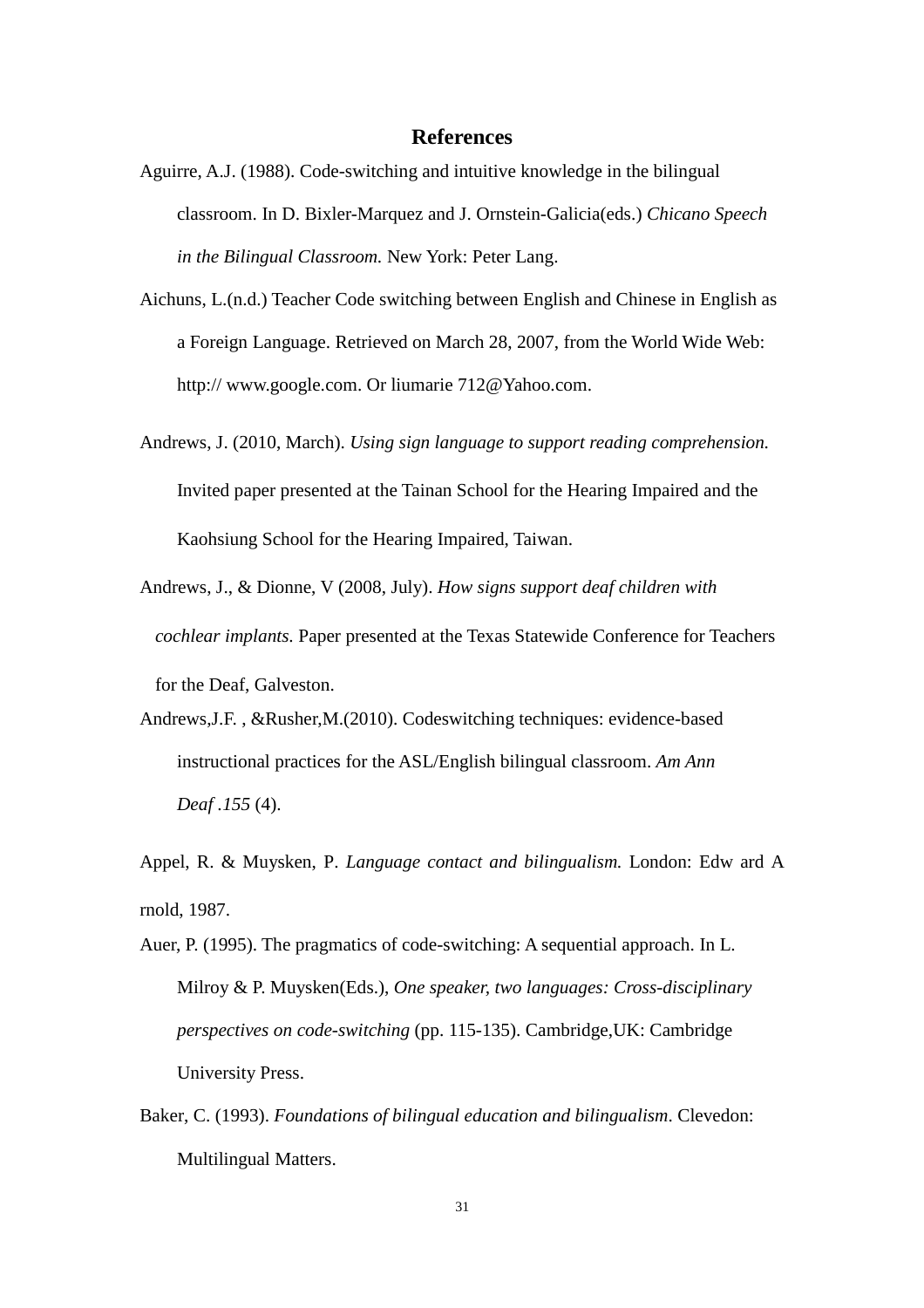- Beghetto,R. (2007). Ideational code-switching: Walking the talk about supporting student creativity in the classroom. *Creativity in Teaching,29*(4).
- Bhatt, R. M. (1997). Codes witching, constraints, and optimal

grammars . *Lingua*,*102*(4), 223- 251.

- Camilleri, A. (1996). Language values and identities: Code switching in secondary classrooms in Malta. *Linguistics and Education, 5*(1), 85-103.
- Cantone, K.F., & Muller,  $N.$  (2005) Code-switching at the interface of language-specific lexicons and the computational system. *International Journal of Bilingualism, 9*, 205–225.
- Chen, J. P. (2006). Structural dimensions of code-switching research. *Journal of Pla University of Foreign Languages*, (3), 11- 15.
- Chen,J.P.(2011). Bilingual teaching— A way to improve English courses learning. *Journal of Guangdong Baiyun Universit,18*(1).
- DeLana, M., Gentry, M., & Andrews, J. (2007).The efficacy of ASL/English bilingual education: Investigating public schools. Ameri*can Annals of the Deaf 152(1),*  73-87.
- Desimone, L. (2009). Improving impact studies of teachers' professional development: Toward better conceptualizations and measures. *Educational Researcher,*

*38(3),*181-199.

Duran, L. "Toward a Better Understanding of Code Switching and Inter language in Bilinguality: Implications for Bilingual Instruction."*Journal of Educational Issues of Language Minority Students*,

14.http://www.ncbe.gwu.edu/miscpubs/jeilms/vol14/duran.htm.

Fennema-Bloom, J. R. (2008). *Pedagogic code-switching: A case study of the*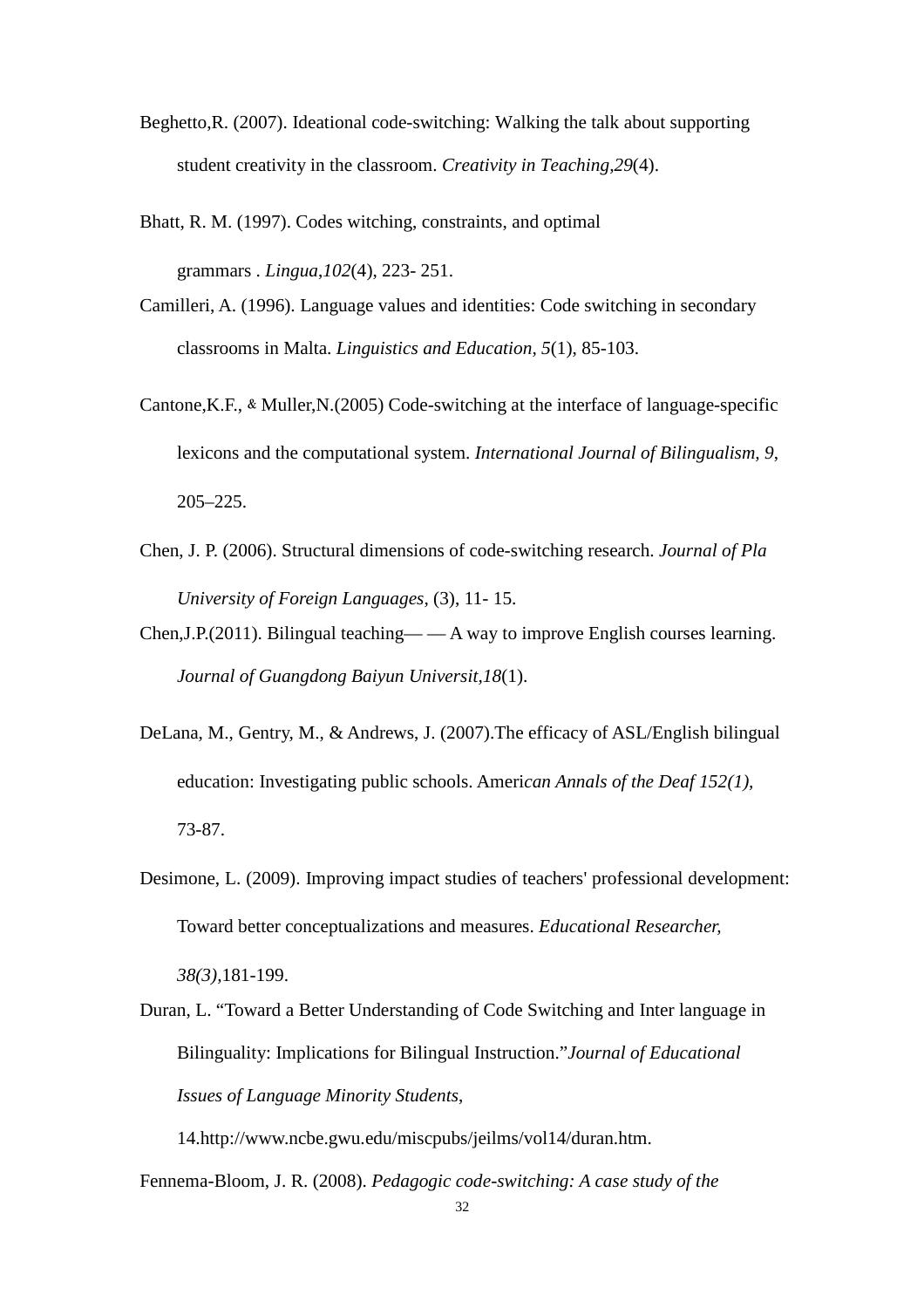*language practices of three bilingual content teachers.* Unpublished doctoral dissertation.Teachers College, Columbia University, New York City, NY.

- Ferguson, G. (2003). Classroom code-switching in post-colonial contexts: Functions, attitudes and policies. *AILA Review*, *16*(1), 38-51.
- Ferguson, G. (2009). 'What next? Towards an agenda for classroom code-switching research. *International Journal of Bilingual Education and Bilingualism*, *12*(2),231 –241.
- Garcia, O**.** (2009). *Bilingual education in the twenty-first century: A global perspective.* Malden, MA: Wiley-Blackwell.
- Greggio, S., & Gil, G. (2007). Teacher's and learners' use of code switching in the English as a foreign language classroom: A qualitative study. Linguagem & Ensino, 10(2), 371-393
- Gulzar, M. A. (2010). Code-switching: Awareness about its utility in bilingual classrooms. *Bulletin of Education and Research*, *32*(2), 23-24.
- Gumperz, J.J. (1982). *Language and Social Identity*. Cambridge,UK: Cambridge University Press.
- Gutierrez-Clellen, V.F., Simon-Cereijdo, G., & Wagner, C. (2008). Bilingual children with language impairment: A comparison with monolingual and second language learners. *Applied Psycholinguistics, 29,* 1–17.
- Hancock, M. (1997). Behind classroom code-switching: Layering and language choice in L2 learner interaction. *TESOL Quarterly, 31,* 217-235.
- Hancock, M. "Categories of Classroom Code Switching: Language Classroom as Bilingual Community" http://www.les.aston.ac.uk/lsu/ 1sub8mh.html.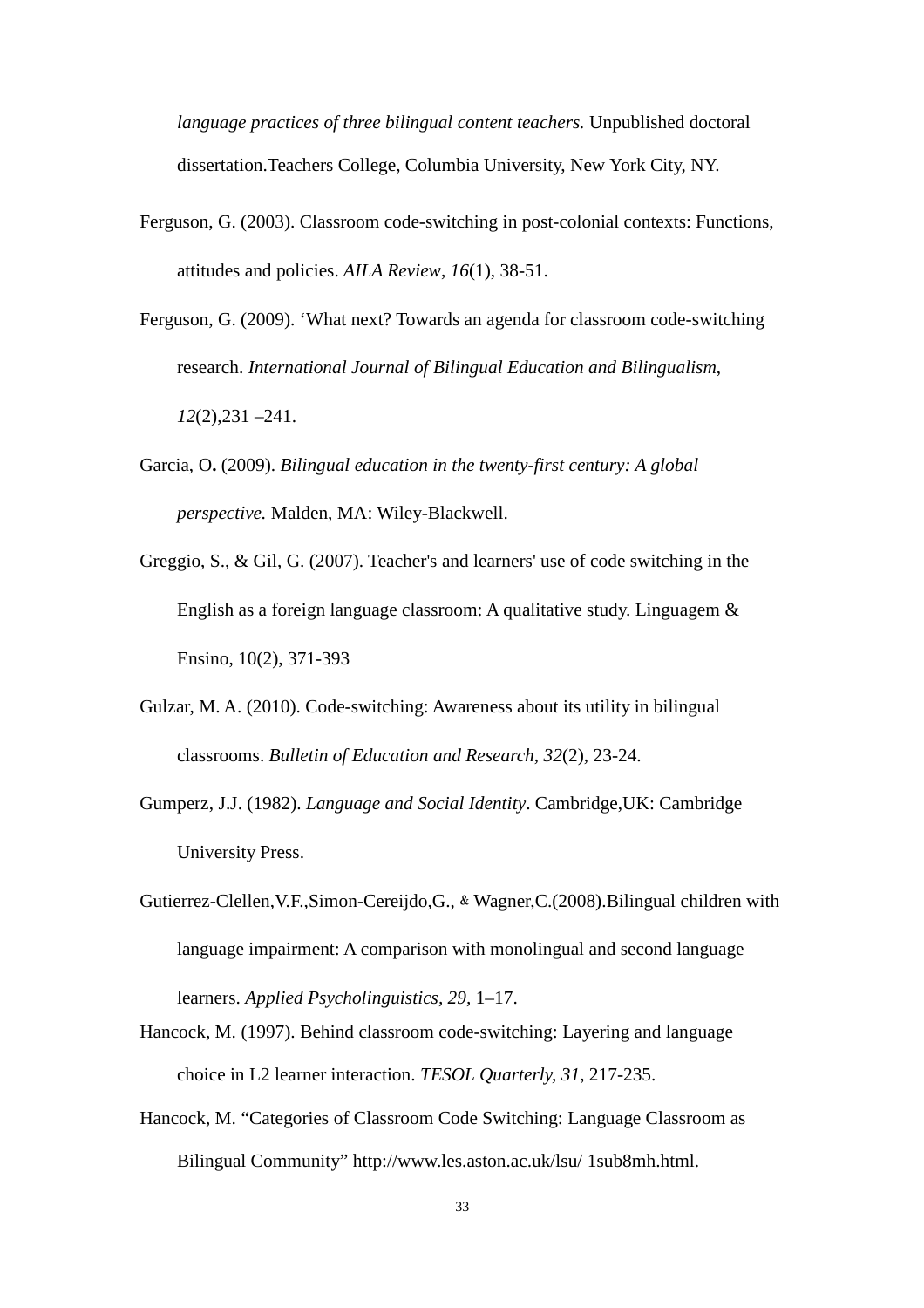- He, Z. R., & Yu, G. D. (2001). Review of research on code switching. *Modern Foreign Language*, (3), 85- 95.
- Hughes, C. E., Shaunessy, E. S., Brice, A. R., Ratliff, M. A., & Mchatton, P. A. (2006). Code-switching among bilingual and limited English proficient students: Possible indicators of giftedness. *Journal for the Education of the Gifted*, 30(1), 7–28.
- Humphries, J., & Allen, B. (2008).Reorganizing teacher preparation in deaf education, *Sign Language Studies,* 8(2), 160-180.
- L,i W., & Milroy, L.(1995). Conversational code- switching in a Chinese community in Brita in: A sequential analysis. In L. Milroy and P. Muysken (eds.) *One Speaker, Two Languages: Cross- Disciplinary Perspectives on Code-Switching.*  Cambridge, UK: Cambridge University Press.
- Li Wei, & Martin, P.(2009). Conflicts and tensions in classroom code-switching: An introduction. *International Journal of Bilingual Education and Bilingualism*,*12*(2), 117 – 122.
- Li Wei, &Wu.C. (2009).Polite Chinese children revisited: Creativity and the use of code-switching in the Chinese complementary school classroom. *International Journal of Bilingual Education and Bilingualism*, *12*(2), 193-211.
- Li, J. W. (2004). Multidimensional study of code-switching. *Foreign Language Teaching and Research*, (5), 337- 344.
- Liebscher,G.,& Dailey-O'cain,J.(2005).Learner code-switching in the content-based foreign language classroom*. The Modern Language Journal,89*(2),235-247.
- Lin, A., & P. Martin (Eds.). (2005). *Decolonization, globalization:*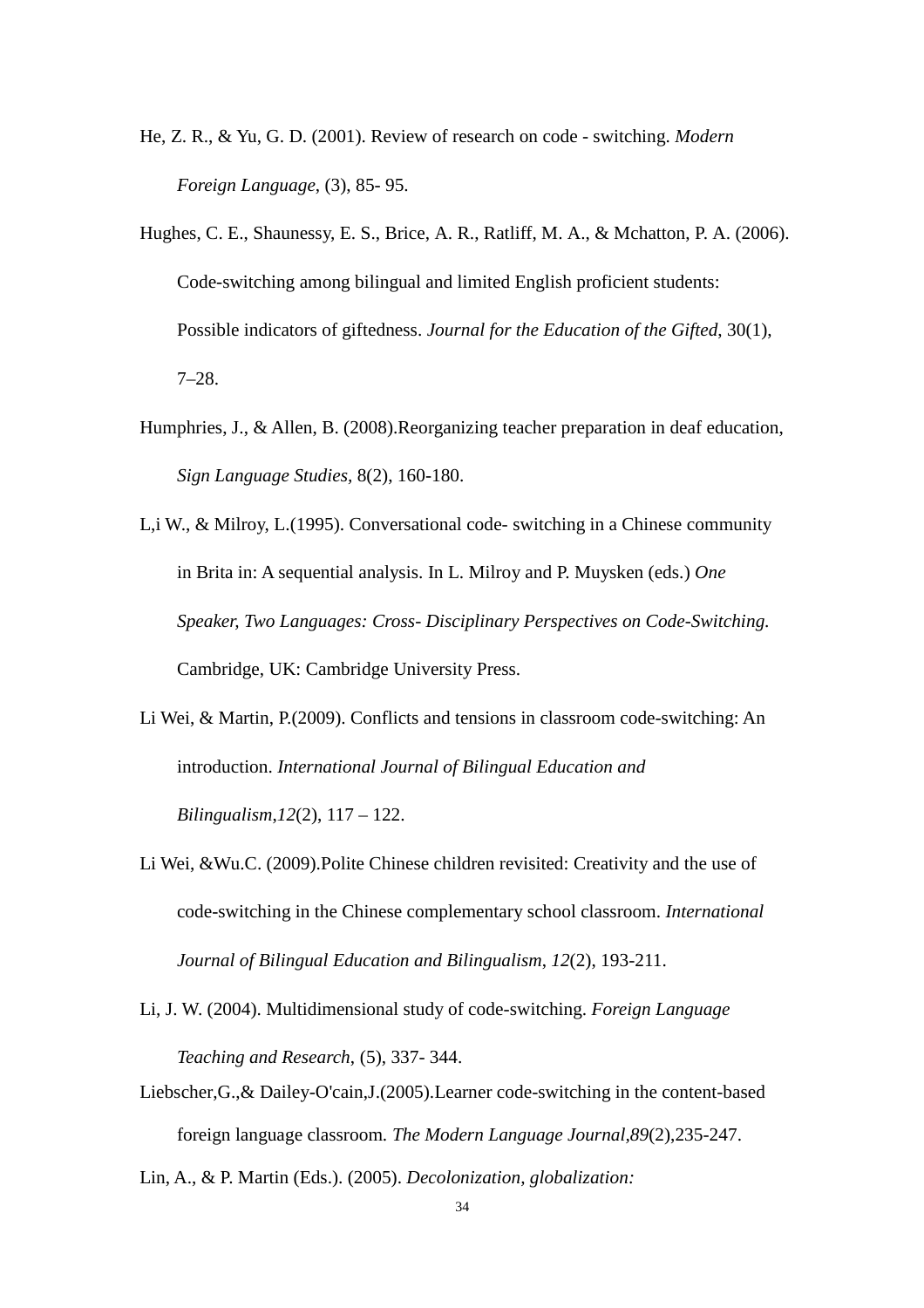*Language-ineducation*. Policy and practice. Clevedon, UK: Multilingual Matters.

- Martin, P. (2003). Bilingual encounters in the classroom. In J. M.Dewaele , A. Housen, & W.Li (Eds.), *Bilingualismn: Beyond basic principles* (pp. 67-87). Clevedon, UK : Multilingual Matters.
- Martin, P.(2008).Educational discourses and literacy in Brunei Darussalam. *International Journal of Bilingual Education and Bilingualism*, *11*(2), 206-225.
- Martin-Jones, M. (1995). Code-switching in the classroom: Two decades of research. In L. Milroy and P. Muysken (eds.) *One Speaker, Two Languages: Cross-Disciplinary Perspectives on Code-Switching .*Cambridge, UK: Cambridge University Press.
- Myers-Scotton, C. (2002). *Contact linguistics: Bilingual encounters and grammatical outcomes*. New York: Oxford University Press.
- Ramirez, J. D. (1992). executive summary. *Bilingual Research*, *16*
- Richards, J. (2002). *longman. dictionary of language teaching and applied linguistics*. Beijing: FOREIGN LANGUAGE TEACHING AND RESEARCH PRESS.
- Rowan, B., & Correnti, R. (2009).Studying reading instruction with teacher logs: Lessons from the study of instructional improvement. *Educational Researcher, 38,* 120-131.
- Rusher, M. (2010). *ASL/English bilingual education: Contemporary definition and review* of *the research.* Unpublished manuscript, Lamar University, Beaumont, TX.
- Saxena, M.(2009). Construction & deconstruction of linguistic otherness: Conflict & cooperative. *English Teaching: Practice and Critique*, *8*(2), 167-187.